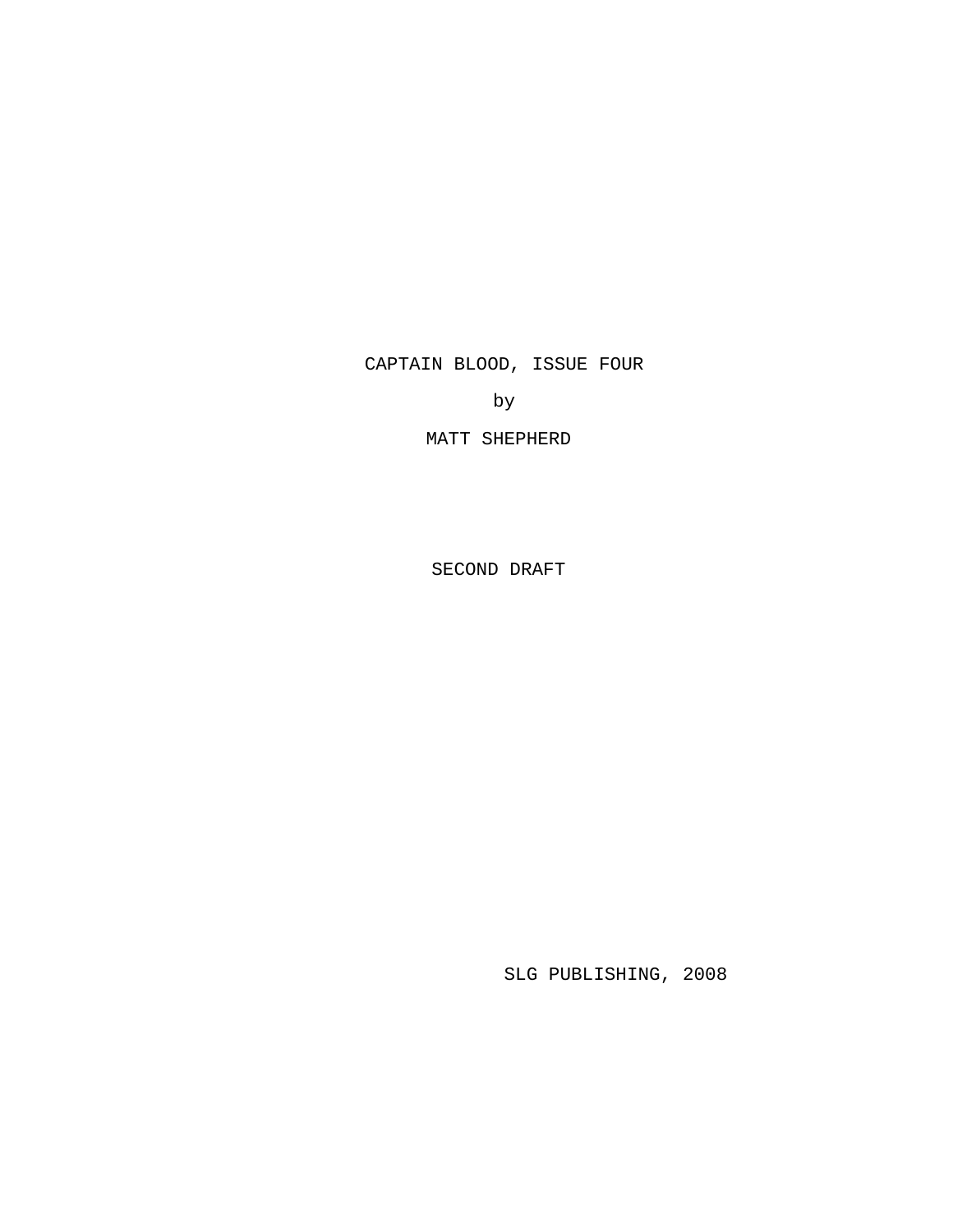## ISSUE NOTES

It's 1688. Just FYI.

The first three pages will be an "overview" of what's about to come, because it's going to be a touch complicated - instead of the usual Blood vs. Others ship battle, we're introducing a third party, the English, and it will get a bit hectic around pages 6-8.

We're starting on familiar turf, Blood and the Arabella, moving to Don Miguel for Page Two, and then jumping to the new characters and new ship on Page Three. We've leaped forward in time from Issue Three, again by several months, and the Arabella has been at sea for those months as well. Blood is still jaunty and full of verve, but inside getting a bit tired of the pirate lifestyle. Less attention to detail with his clothes.

### ISSUE FOUR, PAGE ONE

PAGE ONE, PANEL ONE

Blood is standing by the helm of the Arabella with Pitt. The sun is shining. Gorgeous day.

> CAPTION This, then is Peter Blood:

CAPTION (2): Buccaneer...Adventurer...PIRATE!

CAPTION (3) Bound for an encounter that NONE could predict!

BLOOD

Fah! NOW the hurricane lifts, Pitt! After we have been separated from the rest of our fleet!

PITT

The Clotho, Lachesis, and Atropos will rejoin us at Tortuga, Captain. They'll be the fates of many Spaniards to come.

### PANEL TWO

A more distant shot of the Arabella, in fine sailing form. It's obvious that it's been some time since issue #3, and the ship has been repaired and restored to its former glory.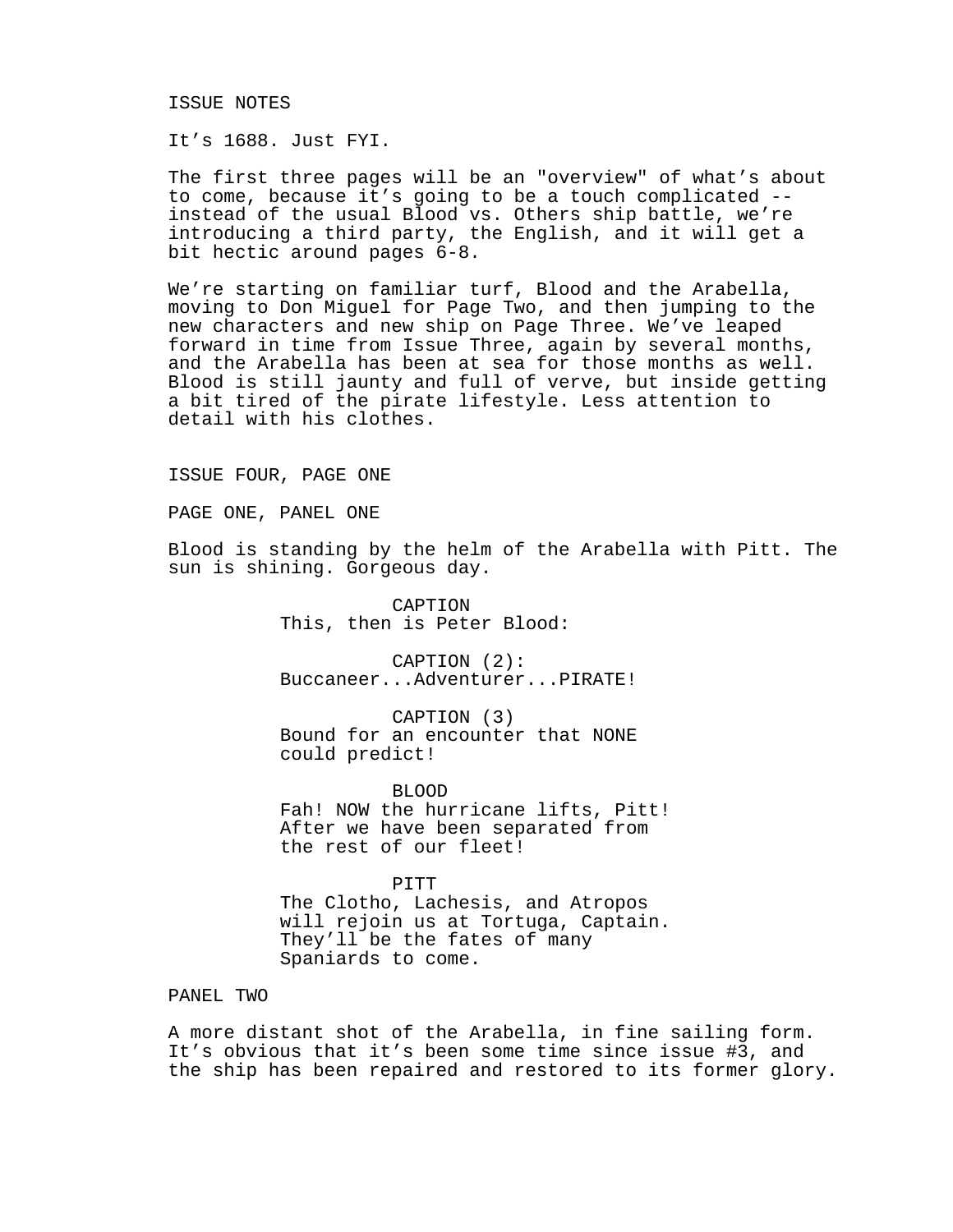PITT'S JOURNAL (from ship) 1688. After being separated from our sister vessels by a squall, Blood was sailing back to Tortuga to refit and have d'Ogeron convert our spoils into currency.

ISSUE FOUR, PAGE TWO

PAGE DETAILS: As noted above, a shift to the Spanish ship Milagrosa, captained by Don Miguel. It is accompanied by its sister Spanish warship, the Hidalgo. Don Miguel looks ROUGH after our last meeting. He's haggard, unshaven, and has a lunatic gleam in his eye. Blood's decisive victory at Maracaybo has unhinged him. He's dangerous AND pathetic, like a rabid dog in the late stages -- we need to feel a bit bad for the poor bastard, who, after all, was just trying to be a good Spaniard, and would have gone down in history as a great captain had he not run head-first into the Buckaroo Banzai of the 17th Century.

The Milagrosa is bigger and better-armed than the Arabella. Not to a ridiculous agree, but it needs to be clear when the two meet that the Milagrosa has a much greater natural advantage. Same for the Hidalga.

PANEL ONE

Don Miguel is standing next to his helmsman, his face a spasm of rage. He's in full-blown villain mode, twisted by hate, fist clenched.

> CAPTION (Pitt's journal) Don Miguel's ship, the Milagrosa, meanwhile sought US with its fellow warship the Hidalga.

DON MIGUEL SAIL ON, helmsman! We shall sink every English vessel we come across until we find Blood himself!

DON MIGUEL (2) And then -- Blood DIES! For now, his countrymen pay for his crimes!

## PANEL TWO

The helmsman pulls away from Don Miguel.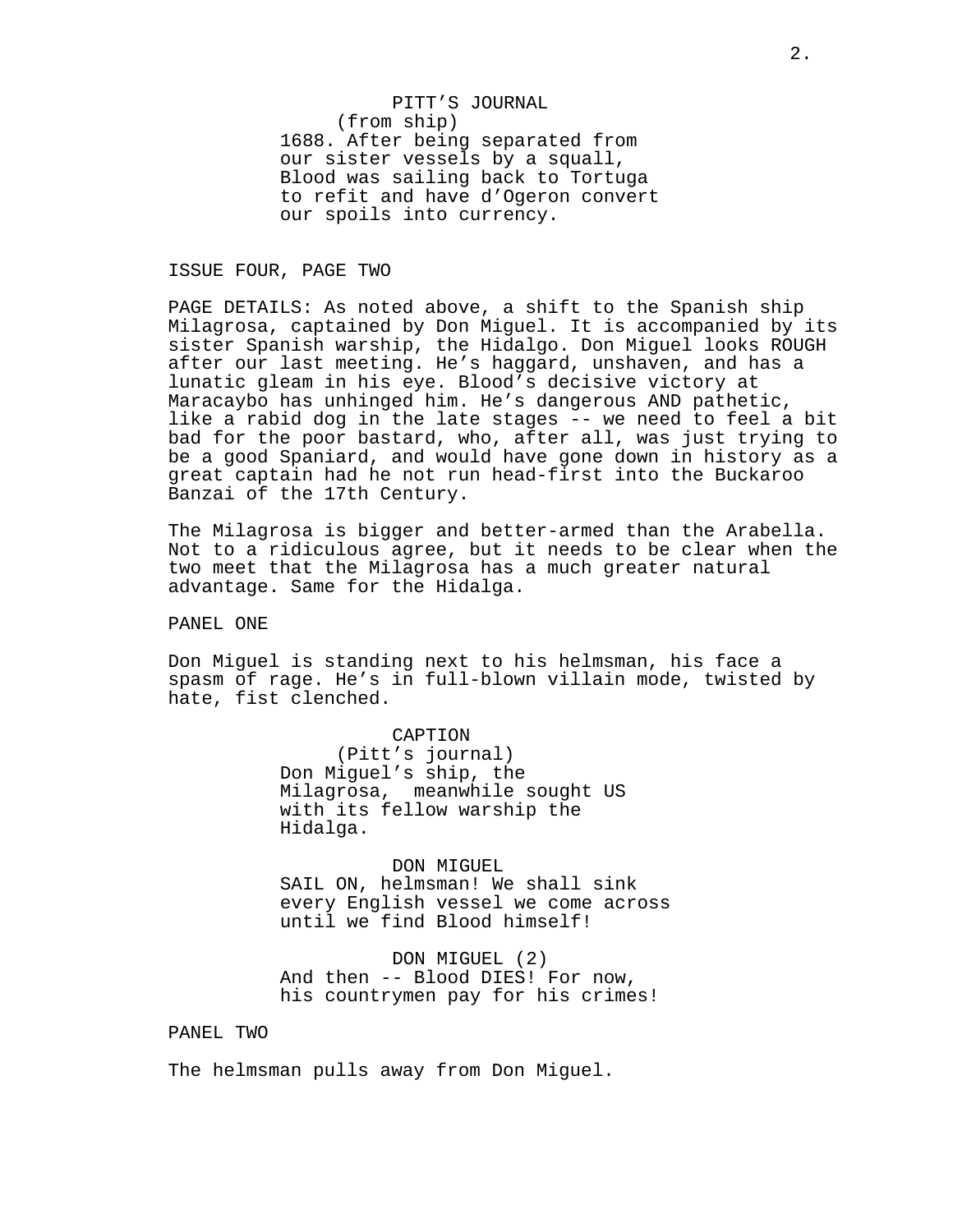HELMSMAN

But Captain, we are at PEACE with the English. We may hunt pirates, but not English vessels. Our treaty  $- -$ 

DON MIGUEL

TREATY?

PANEL THREE

Don Miguel smacks the helmsman across the face. He has clearly lost his shit but serious.

> DON MIGUEL BLOOD honors no TREATIES! And neither shall I!

PANEL FOUR

Don Miguel helps the helmsman back to his feet.

DON MIGUEL The first English vessel we encounter...

DON MIGUEL (2) ...shall REGRET it.

ISSUE FOUR, PAGE THREE

PAGE DETAILS: And here we're on to new material: Lord Julian and (gasp!) Arabella Bishop! Arabella we've already met back in Issue One: winsome, Winona-esque, "boylike" according to the novel, gorgeous. Lord Julian Wade is kind of like a taller Orlando Bloom; blond, chiseled, kind of pretty-boy vapid, and doting on Arabella. Hugh Laurie from the old Jeeves & Wooster series wouldn't be a bad model.

PANEL ONE

Lord Julian and Arabella are by the wheel of the ship, with a helmsman who is steadfastly trying to ignore them.

> CAPTION (Pitt's journal) And Fate would draw the Milagrosa to the Royal Mary, fresh from England by way of Bridgetown.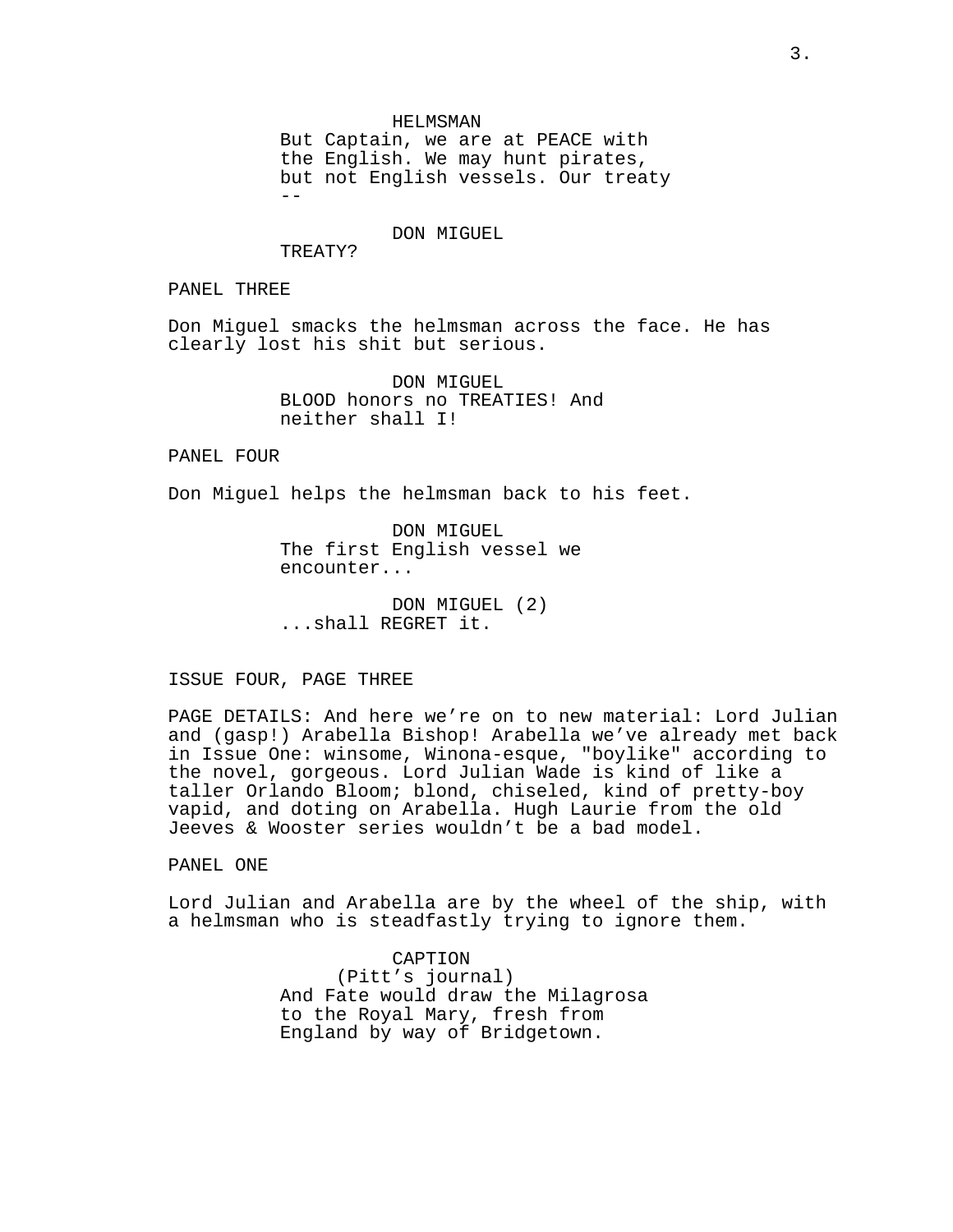# LORD JULIAN

I am pleased that we could provide you with transport for your return from England to Jamaica, Miss Bishop. Particularly now that your UNCLE is the region's deputy governor.

### ARABELLA

Speak no longer of my uncle, Lord Julian. He was appointed as a brute, to BE a brute.

PANEL TWO

Close on Arabella's face, concerned for the fate of Peter Blood.

#### ARABELLA

Promoted thanks to an agreement between Spanish, French and British to expunge all PIRATES from these seas.

## PANEL THREE

Lord Julian brandishes a sheaf of papers.

### LORD JULIAN

Not ALL, Miss Bishop. War is in the wind, and the Royal Navy has sent me to find a most capable buccaneer named Peter Blood. Lord Sunderland has sent me to exchange an offer of clemency for his renunciation of piracy and enlistment.

ARABELLA You do not know Peter Blood.

### PANEL FOUR

Lord Julian is puzzled by Arabella's confident assertion.

LORD JULIAN Apparently, he is a man of such skill that the Crown is willing to OVERLOOK his past indiscretions if he will enlist. Do you... KNOW this Captain Blood?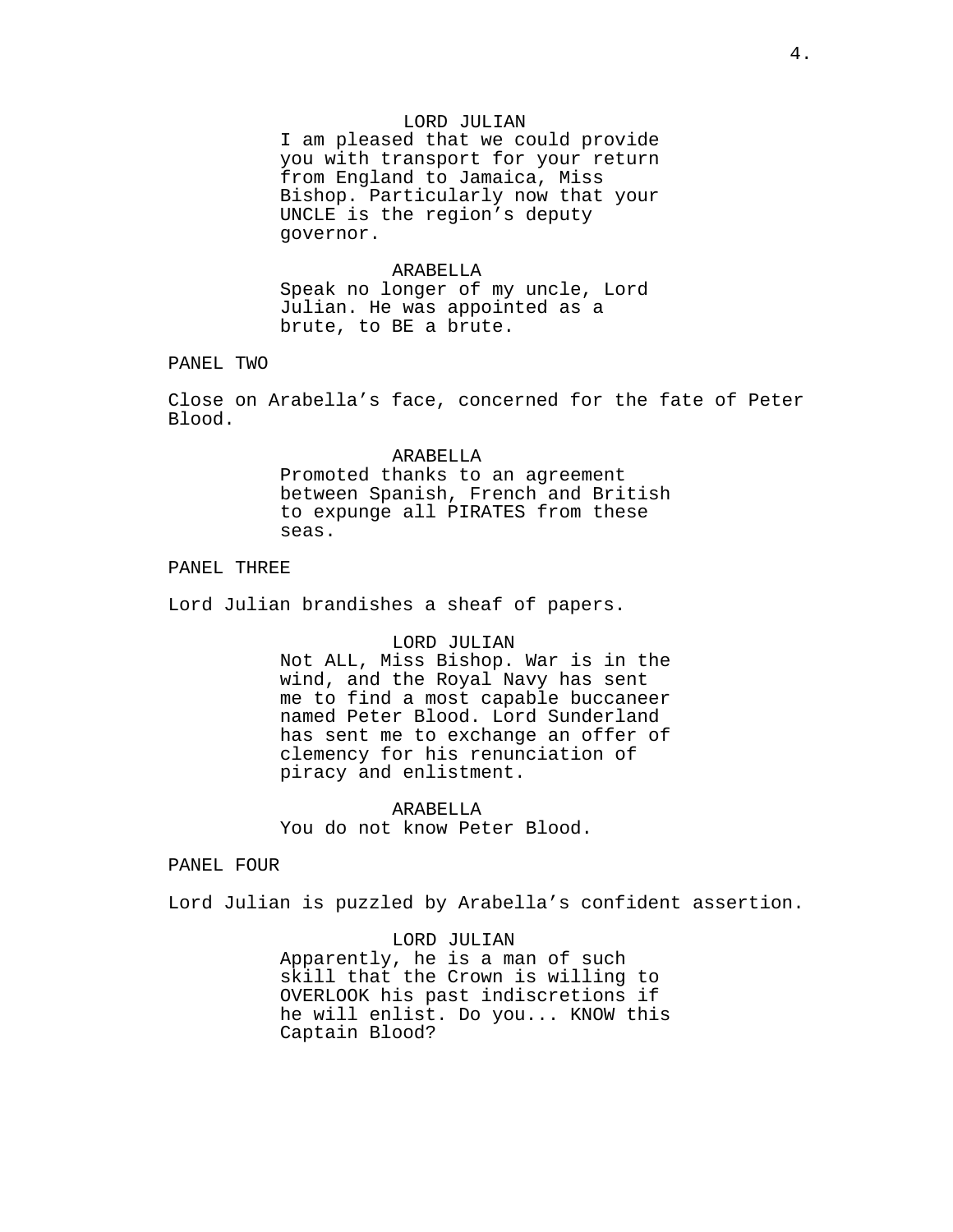ARABELLA

Oh, yes. Once I thought him a most unfortunate man.

ISSUE FOUR, PAGE FOUR

PANEL ONE

Arabella sets her jaw sternly.

ARABELLA Now that he has given himself to lawlessness, I find my sympathies much reduced.

LORD JULIAN Aye, well, even that may be behind him soon.

## PANEL TWO

Lord Julian gestures towards the open sea, presumably in the direction of Tortuga.

> LORD JULIAN Your uncle will harass the pirates to the point where Captain Blood will sign with me.

# PANEL THREE

LORD JULIAN But sheltered in Tortuga, under the protection of his father-in-law d'Ogeron --

ARABELLA His FATHER-IN-LAW?

PANEL FOUR

Lord Julian is oblivious to Arabella's feelings for Blood. Oblivious in general, really.

> LORD JULIAN Something I heard in port. Blood apparently fought and killed a man named Lavasseur, some love rival, for the hand of Madeleine d'Ogeron.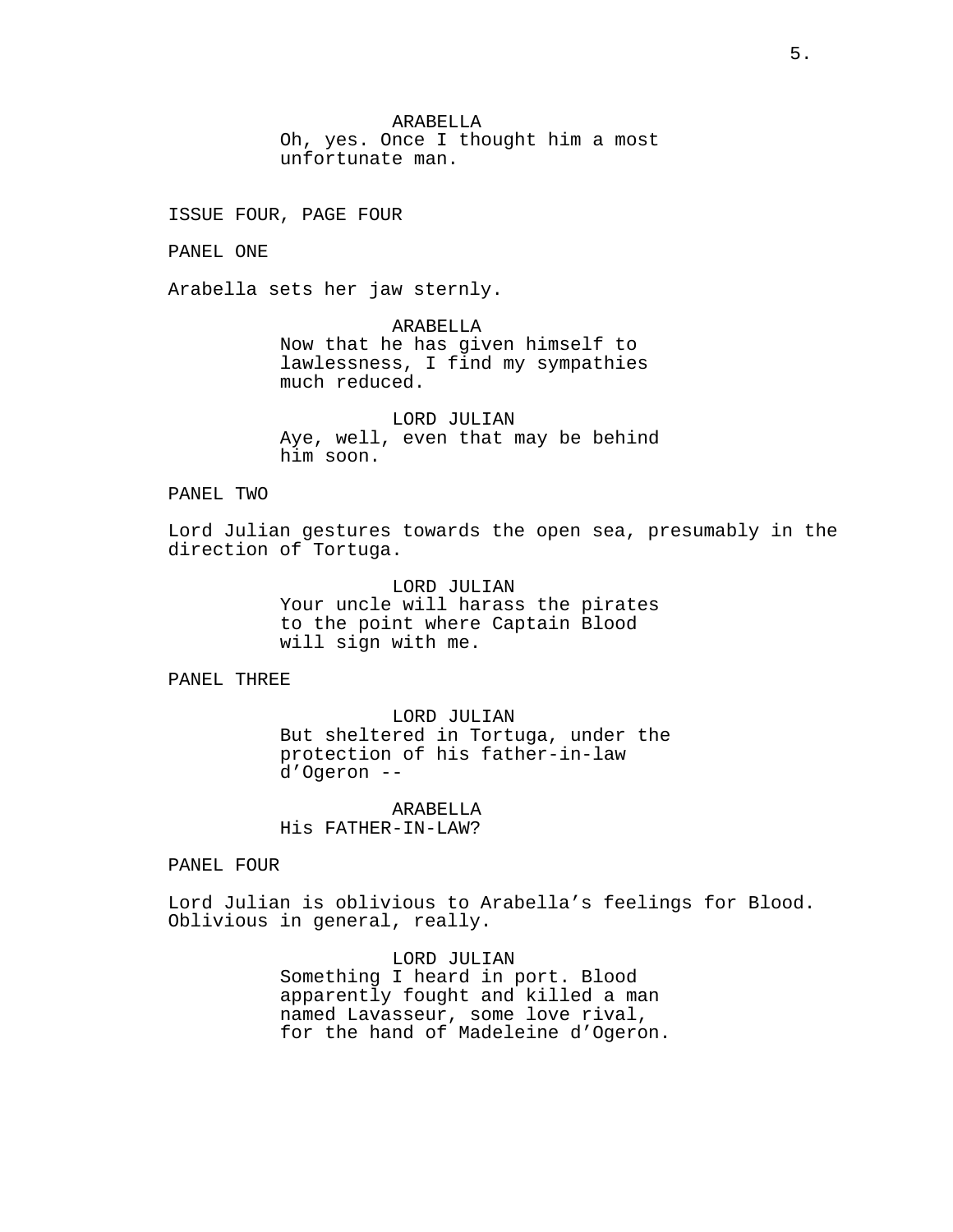ARABELLA I... did not know of this.

PANEL FIVE

The Captain runs up to Lord Julian in a panic.

LORD JULIAN Oh, yes! Apparently he slaughtered the whole crew with his bare hands. And then he PURCHASED her for twenty thousand pieces of eight! This fellow Cahusac told me --

ROYAL MARY CAPTAIN Lord Wade! Ship sighted!

ISSUE FOUR, PAGE FIVE

PANEL ONE

Lord Julian cocks an eyebrow. He's (again!) a bit oblivious.

LORD JULIAN Why the concern, Captain? It's not as though we have --

ROYAL MARY CAPTAIN The MILAGROSA, sir. 'Tis Don Miguel! He's been on the rampage against the English since Blood showed him up at Maracaybo.

PANEL TWO

The Captain is at the rail, staring out at the nearing Milagrosa. The Hidalga is by the Milagrosa, equally imposing.

> ROYAL MARY CAPTAIN Battle stations, men! We can come through this! We can--

PANEL THREE

A shattering explosion blows the Captain into the air, quite dead.

PANEL FOUR

A terrified Arabella stands by an ashen and shocked Lord Julian, who is shoving her belowdecks.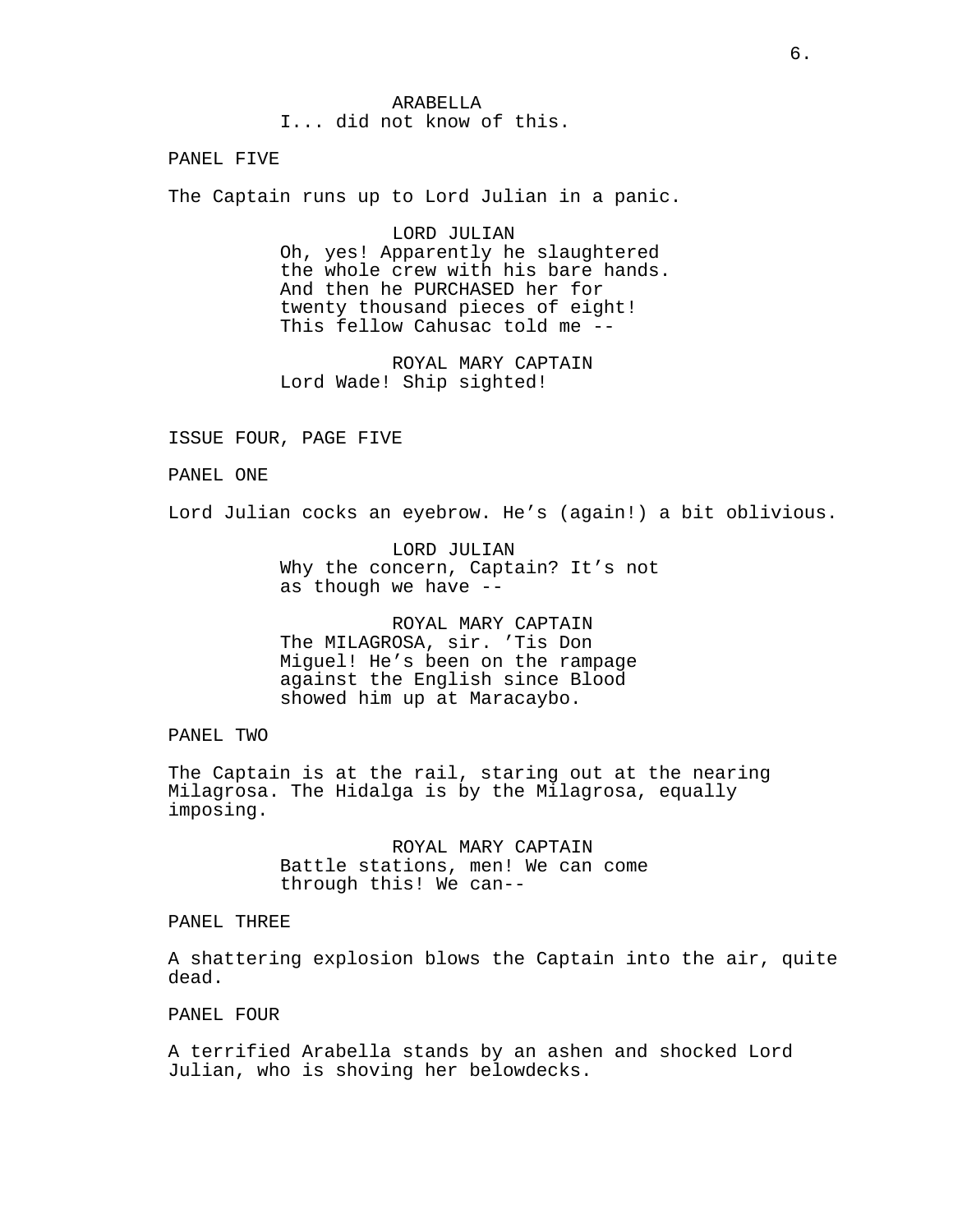# LORD JULIAN Back, Arabella! Their first shot has hit our magazine -- ignited our entire store of gunpowder! We're shattered! Defenseless!

ISSUE FOUR, PAGE SIX

PANEL ONE

The Milagrosa nears the now-shattered hulk of the Royal Mary.

PANEL TWO

Close on Don Miguel: sneering, savage.

DON MIGUEL Prepare to board. We'll see how Blood's countrymen comport themselves.

# PANEL THREE

Don Miguel, in the lead of a party of Spanish soldier-pirates (discipline's been a bit lax since Don Miguel went ape-crazy), on the deck of the Royal Mary.

> DON MIGUEL HEAR ME, English scum! Your ship, she is sinking! Your lives belong to DON MIGUEL!

PANEL FOUR

Lord Julian begins to unsheathe his sword, but Arabella is holding him, staying his arms.

> LORD JULIAN Spanish SCUM...

ARABELLA Lord Wade! No! He'll kill you!

PANEL FIVE

Don Miguel, up in Julian's face.

DON MIGUEL LORD Wade, eh? Don't be a fool, your Lordship, or you'll meet a fool's end. Come aboard my ship before yours founders.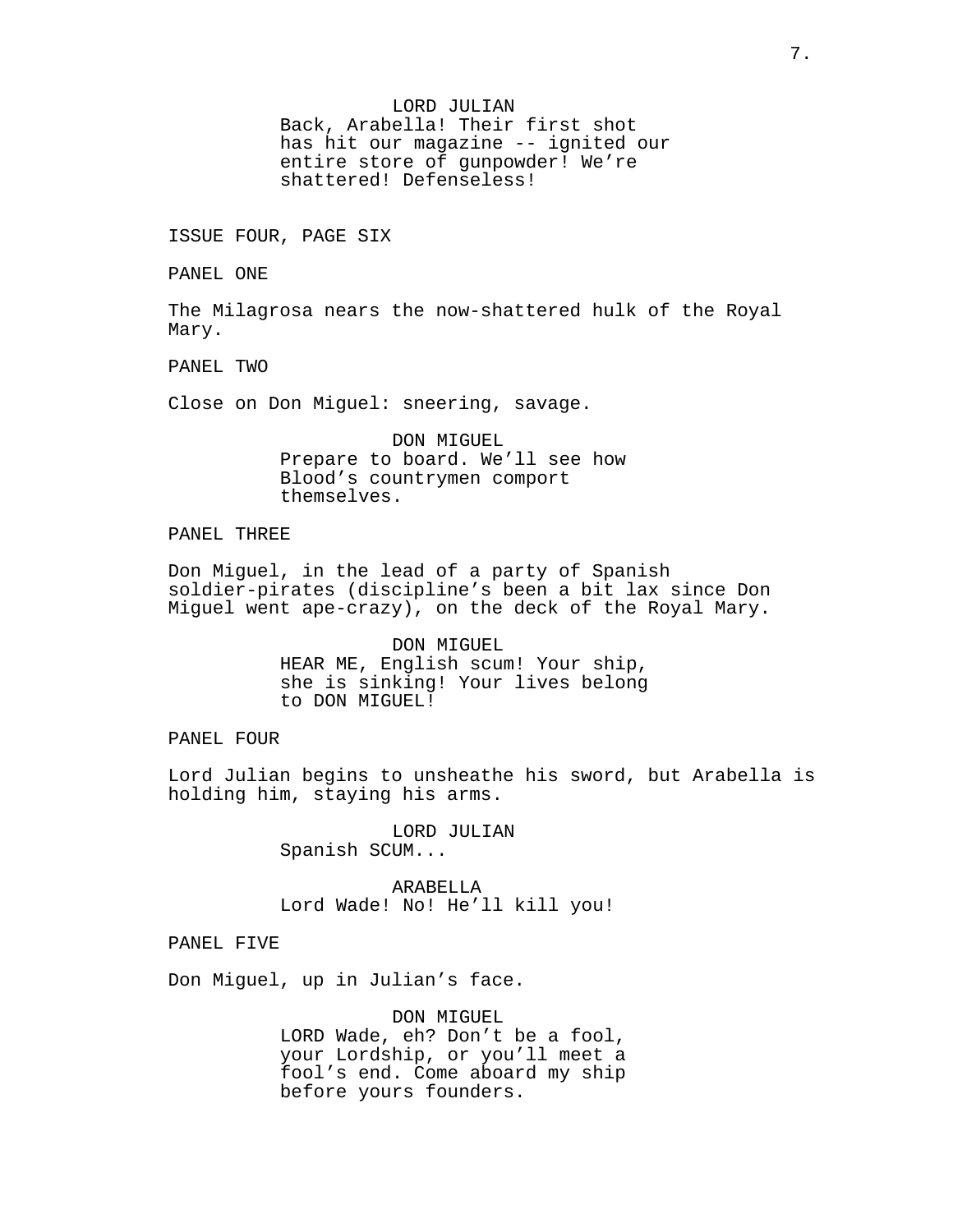PANEL SIX

A sudden change of decorum for Miguel -- sweeping now, his hat off, a display of the dignity and grace he once knew.

> DON MIGUEL If you please.

ISSUE FOUR, PAGE SEVEN

PANEL ONE

Don Julian, in a fit of frustration, is stalking a room (well-appointed, but still his cage) with Arabella standing nearby, pissed at him but taking no overt action.

> CAPTION (Pitt's journal) Don Miguel took the few valuables on the vessel, and the most valuable thing of all -- two hostages. The sailors of the Royal Mary were left to the lifeboats and the sea.

LORD JULIAN DAMN me! I should have resisted! I should have stood firm!

PANEL TWO

Arabella tries to comfort the fevered Julian.

ARABELLA Julian -- you would have been killed. There has been enough pointless death today.

VOICE (off-panel) Lord Wade! Miss Bishop! Don Miguel requests your presence!

## PANEL THREE

A reluctant (truculent, childish) Lord Julian and Arabella present themselves on deck to a cocky, half-mad Don Miguel.

> LORD JULIAN You requested our presence?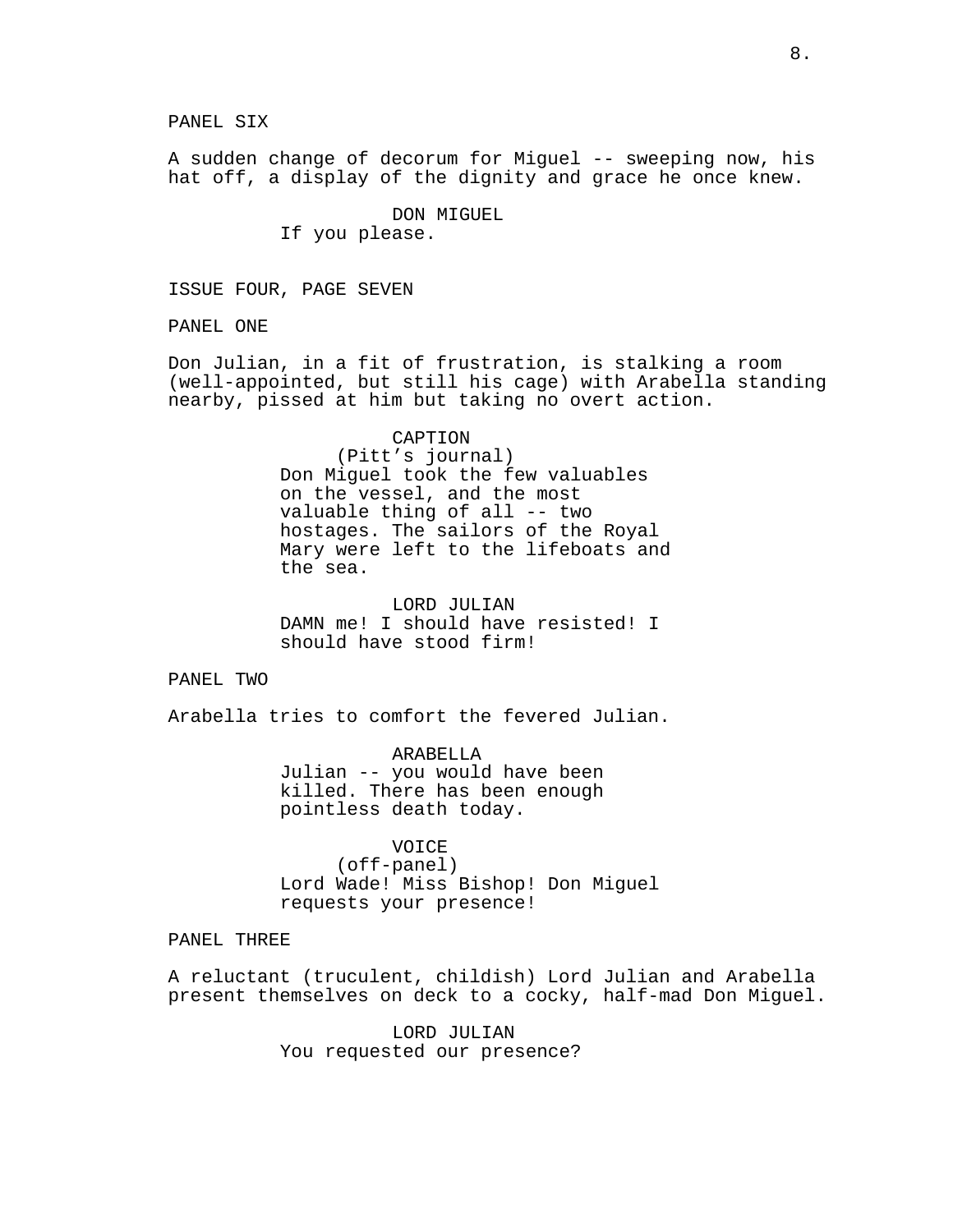DON MIGUEL Your sarcasm is not appreciated, Senor. Now watch what happens...

PANEL FOUR

A shot -- Don Miguel's POV -- of the ship Arabella, quite alone, upon the seas.

> DON MIGUEL (off) ...to any English vessels that cross our path.

PANEL FIVE

Insert shot of Arabella, looking frightened.

ARABELLA B-but... that lone vessel can't possibly stand up to two Spanish warships...

ISSUE FOUR, PAGE EIGHT

PANEL ONE

Captain Blood, spyglass to eye, surveying the distance from a dramatic shot by the now-familiar figurehead.

> CAPTION (Arabella) ...can it?

BLOOD So what have we here? Old friends come a'calling, Wolverstone.

PANEL TWO

Captain Blood springs into action!

BLOOD Battle stations, Wolverstone! Steady at the helm, Mister Pitt! Guns ready, Mister Ogle!

PANEL THREE

Dyke steps up to Blood, some worry on his face. Blood is, as usual, jocular and perhaps a bit mad.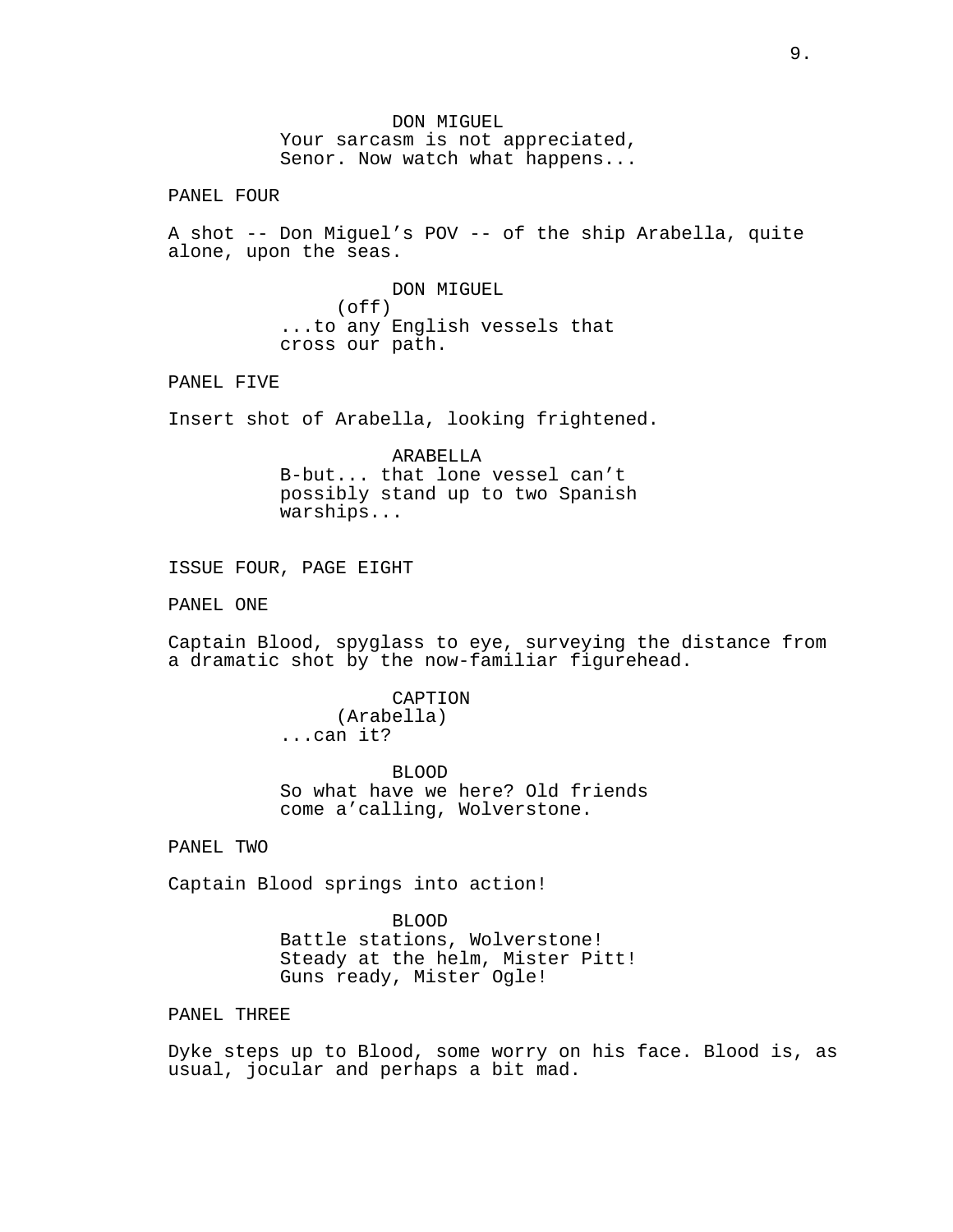DYKE

I'm sure you've noticed, Captain, but there ARE two ships, both better armed than we are...

BLOOD Noted, Mr. Dyke. But they've been at sea longer. They're heavier, and probably laden with barnacles.

PANEL FOUR

Blood gives him a wink.

BLOOD Which makes them SLOWER. And the wind is with us.

PANEL FIVE

Blood barks orders up at the men on the riggings.

BLOOD Full sail! We need all our speed! Straight BETWEEN them, Mr. Pitt!

ISSUE FOUR, PAGE NINE

PANEL ONE

Don Miguel stands with his hand on the shoulder of a gunner on the deck of the Milagrosa.

> DON MIGUEL The ship APPROACHES? Get our prisoners below and secure them. This captain is a madman, or a fool, or...

PANEL TWO

Insert shot of Don Miguel as realization dawns. Hate on his face.

DON MIGUEL

...BLOOD.

PANEL THREE

Miguel points out towards sea.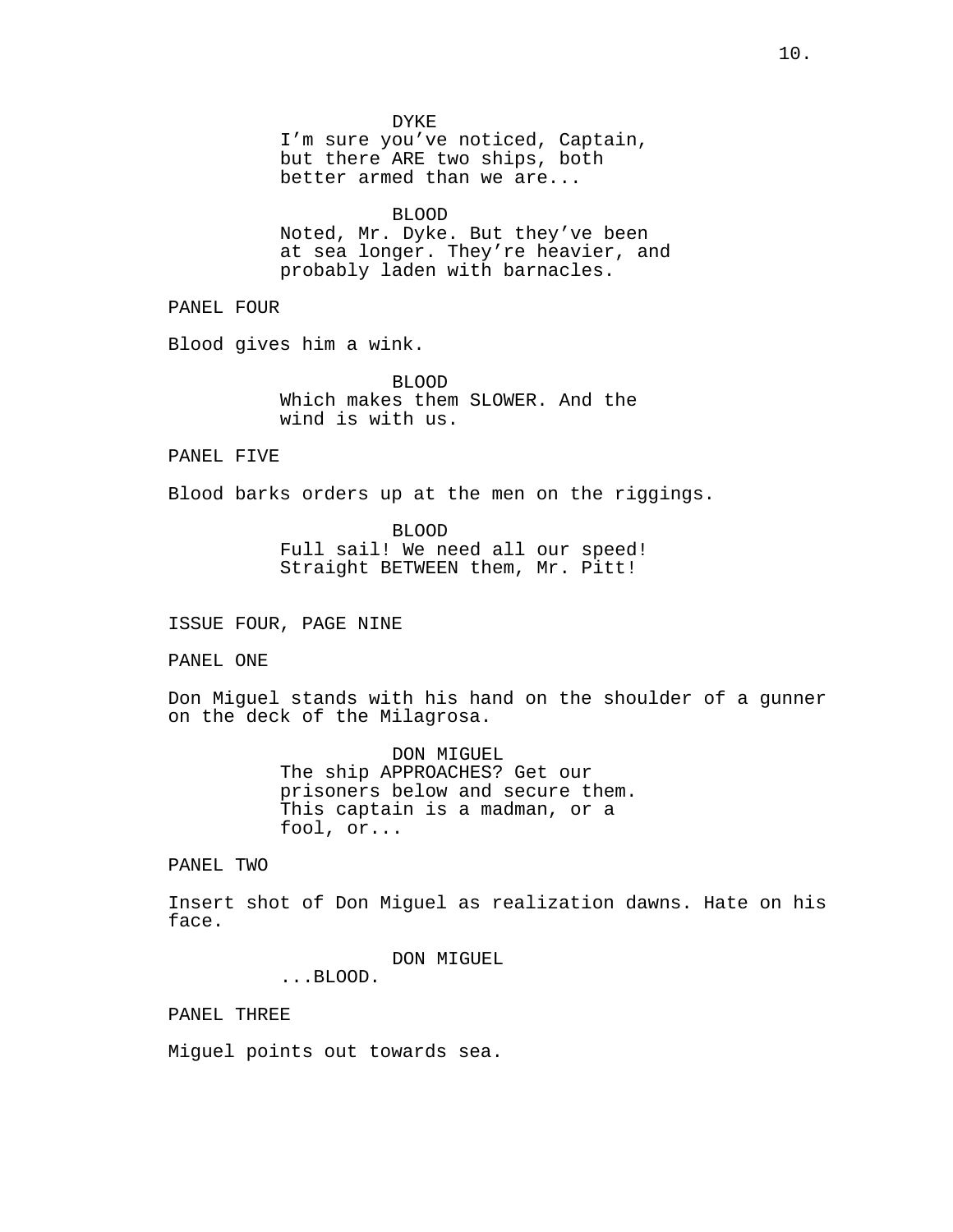DON MIGUEL Prepare all guns! Alert the Hidalga! That ship MUST BE DESTROYED!

PANEL FOUR

Cannons fire!

PANEL FIVE

Sailors aboard the Hidalga man her cannons.

HIDALGA CAPTAIN HIDALGA! FIRE!

PANEL SIX

Cannons fire!

ISSUE FOUR, PAGE TEN

PANEL ONE

A few cannonballs hit the Arabella, but most splash into the water shy of the ship.

PANEL TWO

Blood, looking through a spyglass, grins.

PITT Minor damage, Captain. A foremast, and some small hits to the hull.

BLOOD Too EARLY, Don Miguel. Too EAGER. Steady, Mr. Ogle. Steady...

PANEL THREE

Blood shouts back, sweeping a hand down.

## BLOOD

FIRE!

PANEL FOUR

Cannons fire! But different cannons than the Page Nine cannons!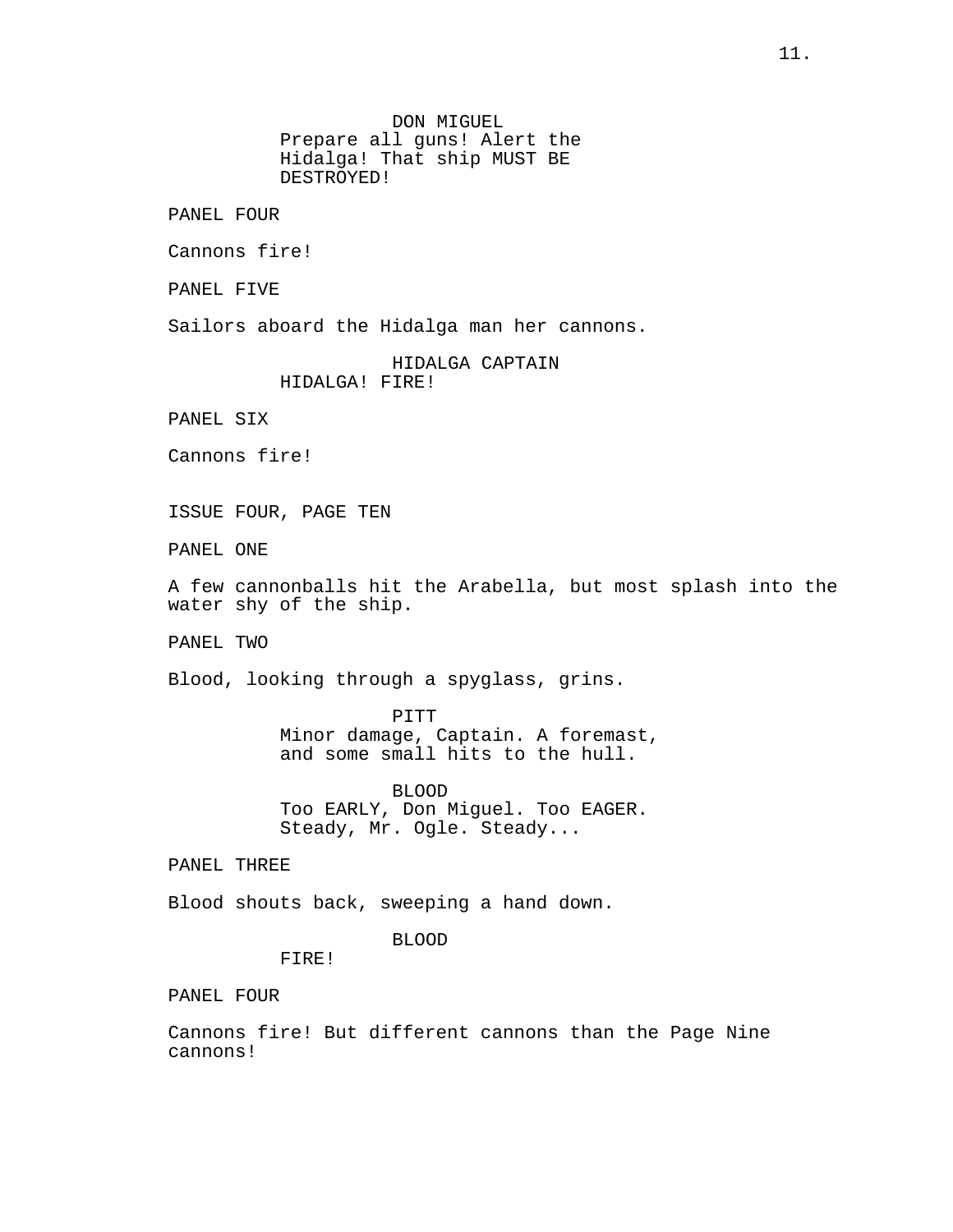ISSUE FOUR, PAGE ELEVEN

PANEL ONE

A shattering volley smashes into the hull of the Milagrosa!

PANEL TWO

Don Miguel, practically frothing at the mouth.

DON MIGUEL Prepare to fire! He is coming straight AT us! Right BETWEEN the Milagrosa...

PANEL THREE

Don Miguel's face turns ashen as he realizes what Blood is up to.

> DON MIGUEL ...and the Hidalga.

PANEL FOUR

Don Miguel runs across the deck.

DON MIGUEL The Hidalga MUST NOT fire! If they shoot as Blood nears, they'll also hit--

PANEL FIVE

Don Miguel is thrown backwards as a cannonball blows the deck near him to smithereens.

DON MIGUEL

NO!

PANEL SIX

Don Miguel struggles to his knees, grimacing.

DON MIGUEL Damn that Blood! Hold our cannons! We can't risk hitting the Hidalga!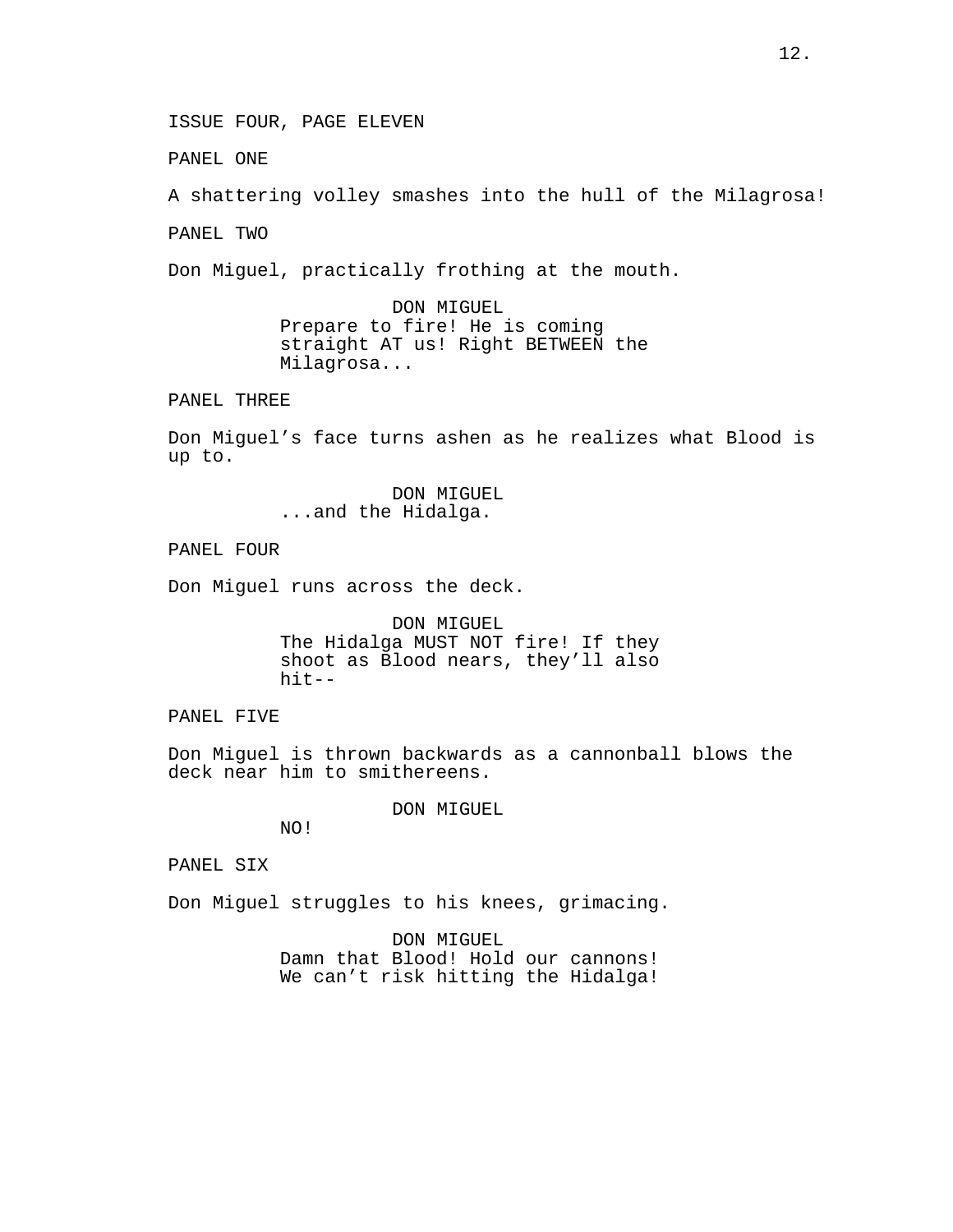ISSUE FOUR, PAGE TWELVE

PANEL ONE

Pitt is shouting back from the helm of the Arabella.

PITT We've taken more hits! But we're BETWEEN 'em, sir!

PANEL TWO

Blood grins, raising both hands as though conducting an orchestra.

> BLOOD ALL GUNS, MISTER OGLE!

PANEL THREE

The cannons on one side of the Arabella, blasting out of the Milagrosa.

PANEL FOUR

The cannons on the other side, blowing crap out of the Hidalga.

PANEL FIVE

Don Miguel at the rail of his ship, amid plumes of smoke, raising his fist.

> DON MIGUEL DAMN YOU, BLOOD! DAMN YOU TO HELL!

PANEL SIX

Blood grins at Wolverstone.

BLOOD And NOW, old friend, we board.

ISSUE FOUR, PAGE THIRTEEN

PANEL ONE

Blood, on board the Milagrosa, bows deeply to Don Miguel (who is being held).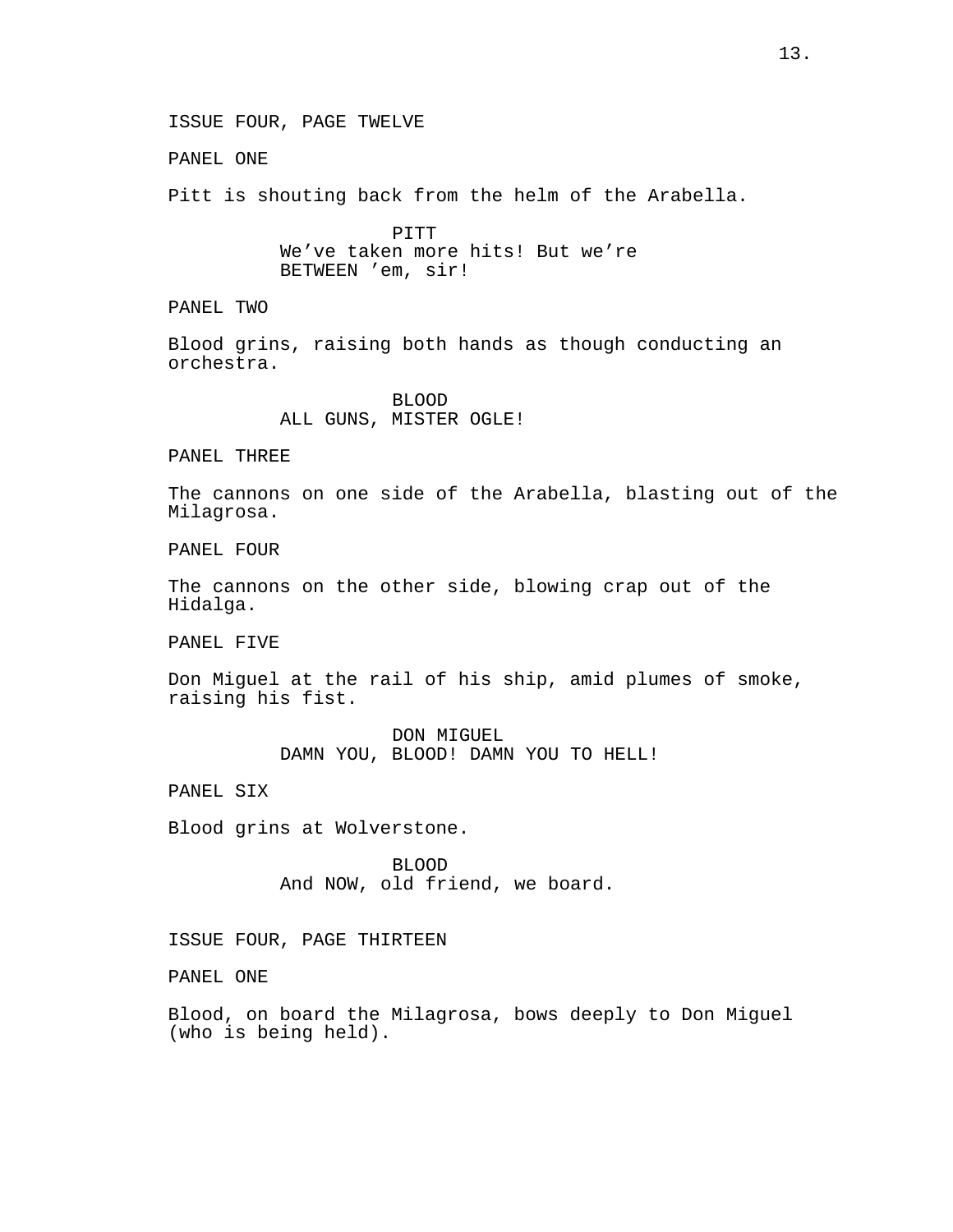BLOOD We meet again, Don Miguel. Although your much-desired meeting may not be exactly as you PICTURED it.

PANEL TWO

Two men are lowering lifeboats into the sea off the Milagrosa, next to gaping holes in the hull.

> BLOOD (caption) Take some of the boats before we SCUTTLE these ships. Sail back to Hispaniola, yonder. Do not hunt me again.

PANEL THREE

Blood gets up close to Don Miguel; a bit fierce, a bit scary.

> BLOOD I think I am UNLUCKY to you.

PANEL FOUR

Blood turns, surveying the deck.

BLOOD Send him on his way, Wolverstone. I  $width-1$ 

LORD JULIAN (off, angry) WHAT?!?

PANEL FIVE

Blood's POV: Julian is storming up from belowdecks.

LORD JULIAN You don't mean that you'll let that Spanish scoundrel go FREE?

ISSUE FOUR, PAGE FOURTEEN

PANEL ONE

Lord Julian marches up to Blood; the two men are about the same height, but Lord Julian is a pale reed compared to Blood's assured presence.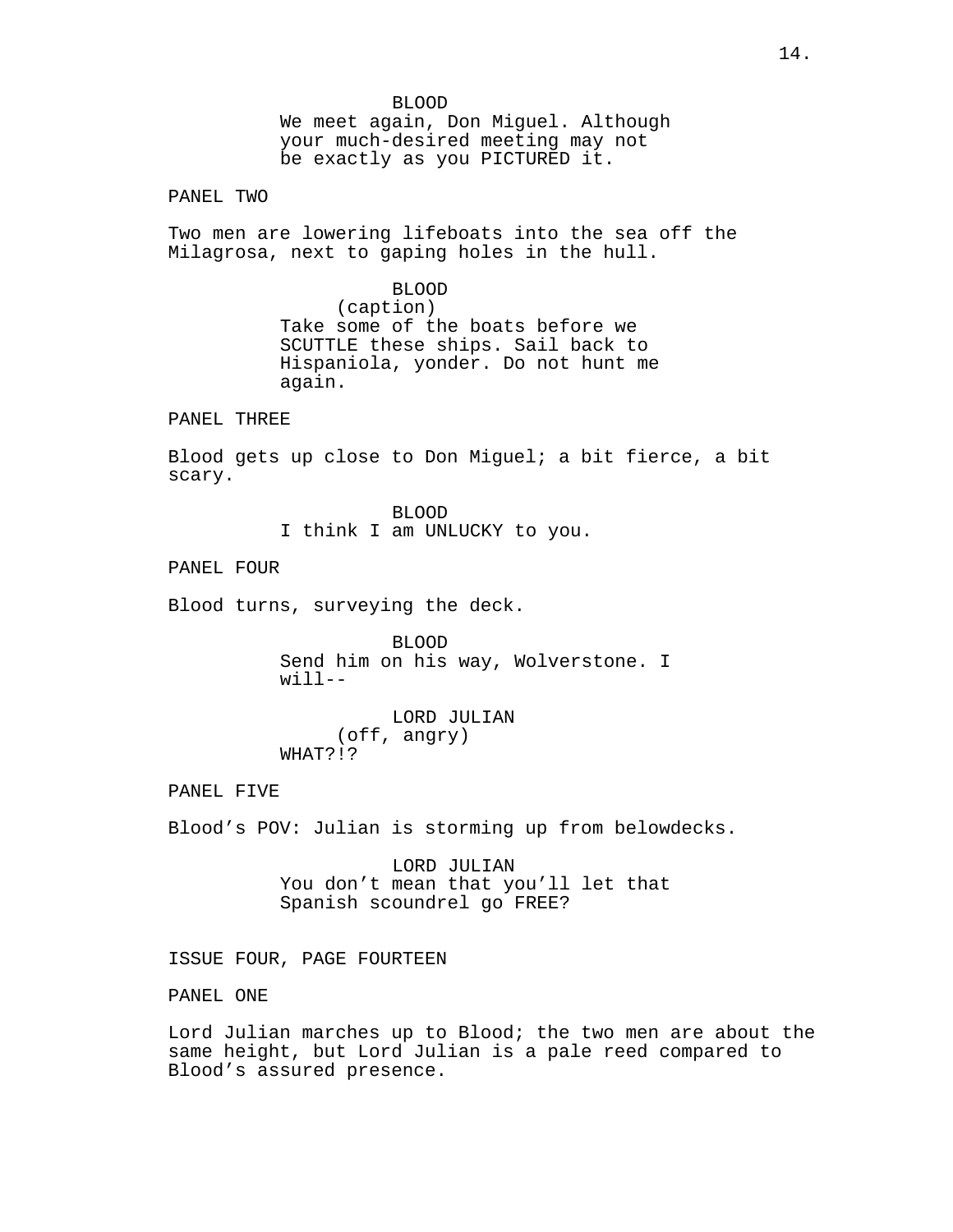BLOOD Ah, so Don Miguel had prisoners. And you are...

LORD JULIAN Lord Julian Wade! I was taken prisoner, along with...

PANEL TWO

Blood, looking over Julian's shoulder, suddenly goes slack-jawed and pale (well, this is a b&w comic, so just slack-jawed, I guess).

BLOOD

Miss Bishop.

PANEL THREE

Blood walks past Lord Julian as though he's not even there.

LORD JULIAN You KNOW her?

BLOOD Miss Bishop, how wonderful to--

PANEL FOUR

Arabella snubs Captain Blood, turning her back to him.

BLOOD

 $--ah.$ 

ARABELLA I do not number thieves and pirates among my acquaintance, CAPTAIN Blood. You're as mad a dog as Don Miguel.

PANEL FIVE

Blood has his face in his hand -- ashamed and upset at Arabella's snapping at him, and a bit appalled at Lord Julian's upper-class-twittiness. Lord Julian steps up behind Blood.

> LORD JULIAN YOU'RE Captain BLOOD?

BLOOD Who were you supposing?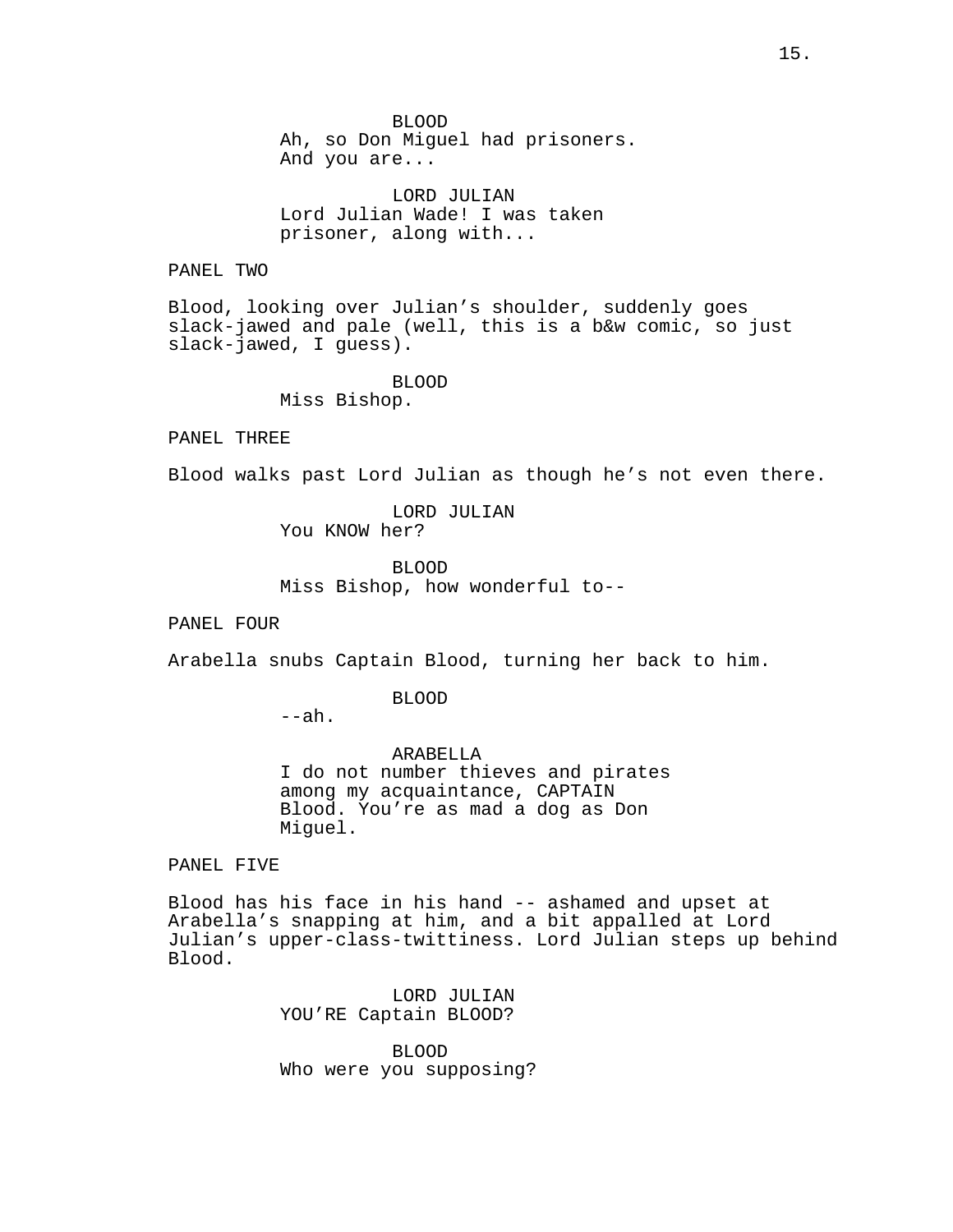ISSUE FOUR, PAGE FIFTEEN

PANEL ONE

Lord Julian's demeanour changes from threatening to friendly.

> LORD JULIAN But you're the very man I've been sent to find!

> > BLOOD

Not now.

LORD JULIAN (2) I have been sent by Lord Sunderland  $to--$ 

BLOOD (2)

NOT NOW.

PANEL TWO

Larger panel with Blood being all Emo, looking out over the ocean, his mood dark.

> BLOOD "Thieves and pirates."

> > BLOOD (2)

Hm.

PANEL THREE

Arabella is talking to Pitt at Blood's helm.

PITT Miss Arabella. Welcome aboard the... welcome aboard.

ARABELLA Is it true what they say about Captain Blood? That he murdered the pirate Lavasseur?

PANEL FOUR

Pitt can't meet Arabella's eyes.

PITT Killed fairly, yes. But Lavasseur--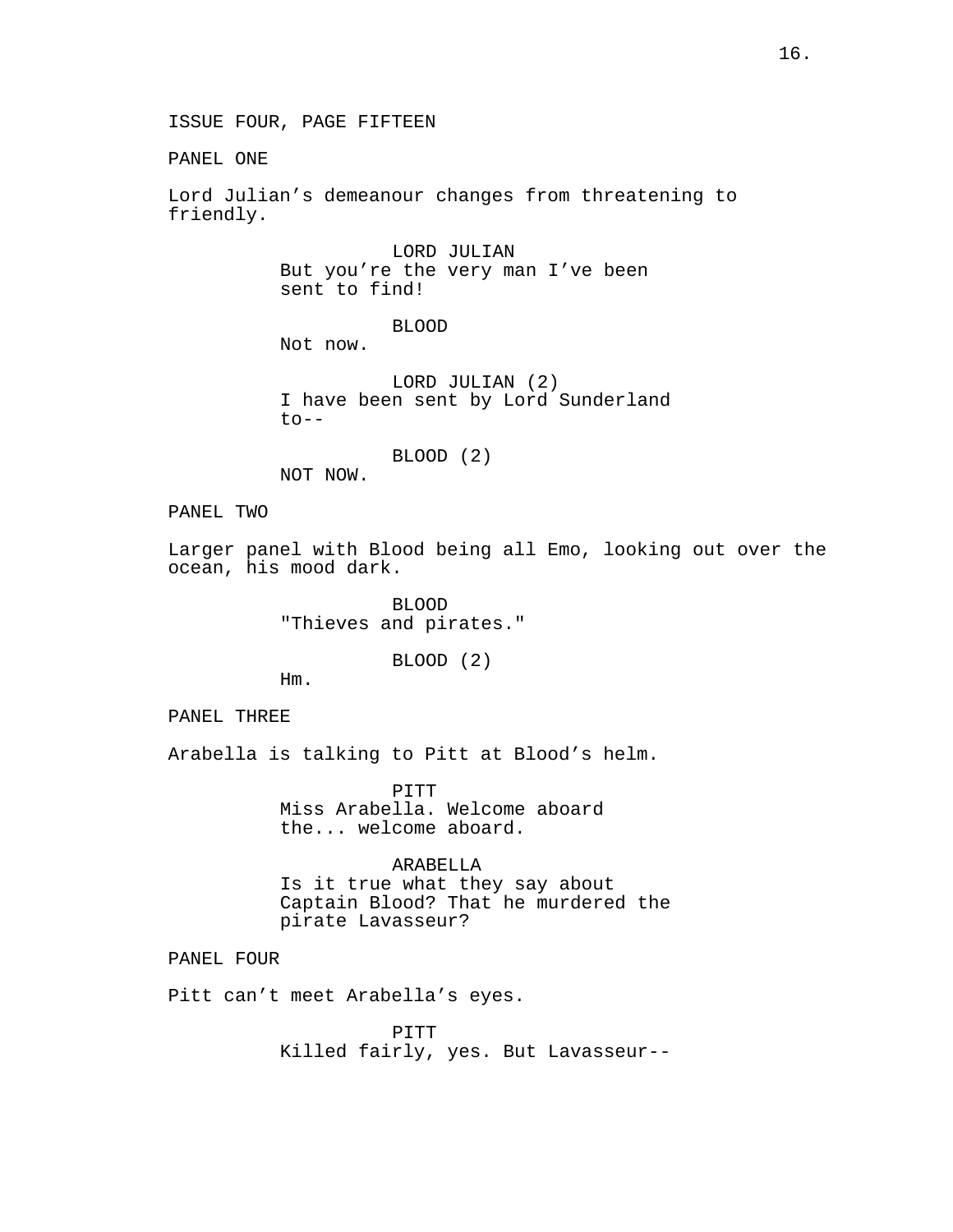## ARABELLA

Over a woman?

PANEL FIVE

Arabella storms off.

PITT To RESCUE her, Miss Bishop--

ARABELLA THANK you, Mr. Pitt.

ISSUE FOUR, PAGE SIXTEEN

PANEL ONE

In Blood's study: oak table, navigation maps on the table, books on a shelf and instruments scattered around. Lord Julian is trying to show Blood the contracts he has. Blood isn't even looking at them.

> LORD JULIAN ...and amnesty. Do you see?

BLOOD You are my guest aboard this ship, Lord Julian.

# PANEL TWO

Blood swats the contracts out of Julian's hand, and the papers go flying.

> BLOOD So I'll not be showing you how I FEEL of bribes, or your Lord Sunderland, or your king James Stuart.

PANEL THREE

Blood snarls at Lord Julian.

BLOOD But if you think I would abandon and betray my men, for your PARDON... a pardon for a crime I did NOT commit, for which I was ENSLAVED--

PANEL FOUR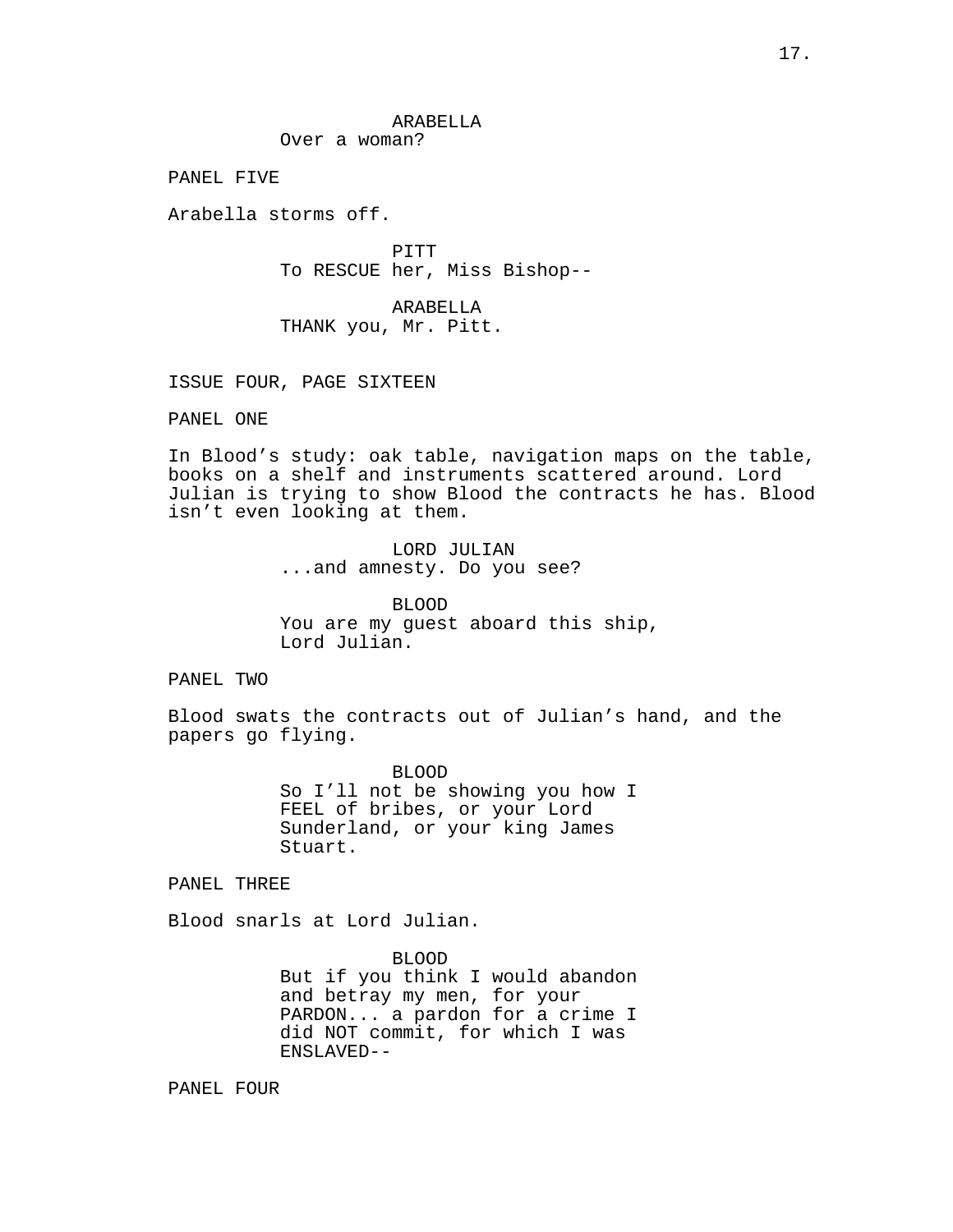Blood turns on his heel and stalks away from Lord Julian.

BLOOD No, Lord Julian. I will not sully my hands with your contracts, THIEF and PIRATE though I might be.

PANEL FIVE

Lord Julian glares at Blood, half-sneering.

LORD JULIAN Then what AWAITS, Blood? Will you become another salt-crusted madman like Don Miguel? What FUTURE do you see in this?

BLOOD I care naught for the future.

LORD JULIAN (2) Evidently.

ISSUE ONE, PAGE SEVENTEEN

PANEL ONE

Blood gets grabbed on the shoulder by Wolverstone, who looks annngry.

> WOLVERSTONE Captain! Pitt tells me we sail for Jamaica, damaged though we are.

BLOOD Aye, Mr. Wolverstone. We are escorting Miss Bishop. Close enough for her to make shore safely in a sloop.

PANEL TWO

### WOLVERSTONE

BISHOP has entire FLEET dedicated to destroying us. JUST US. He's out there hunting, and we're sailing right into his jaws. We could book her safe passage from Tortuga.

BLOOD

We're taking Miss Bishop HOME, Mr. Wolverstone.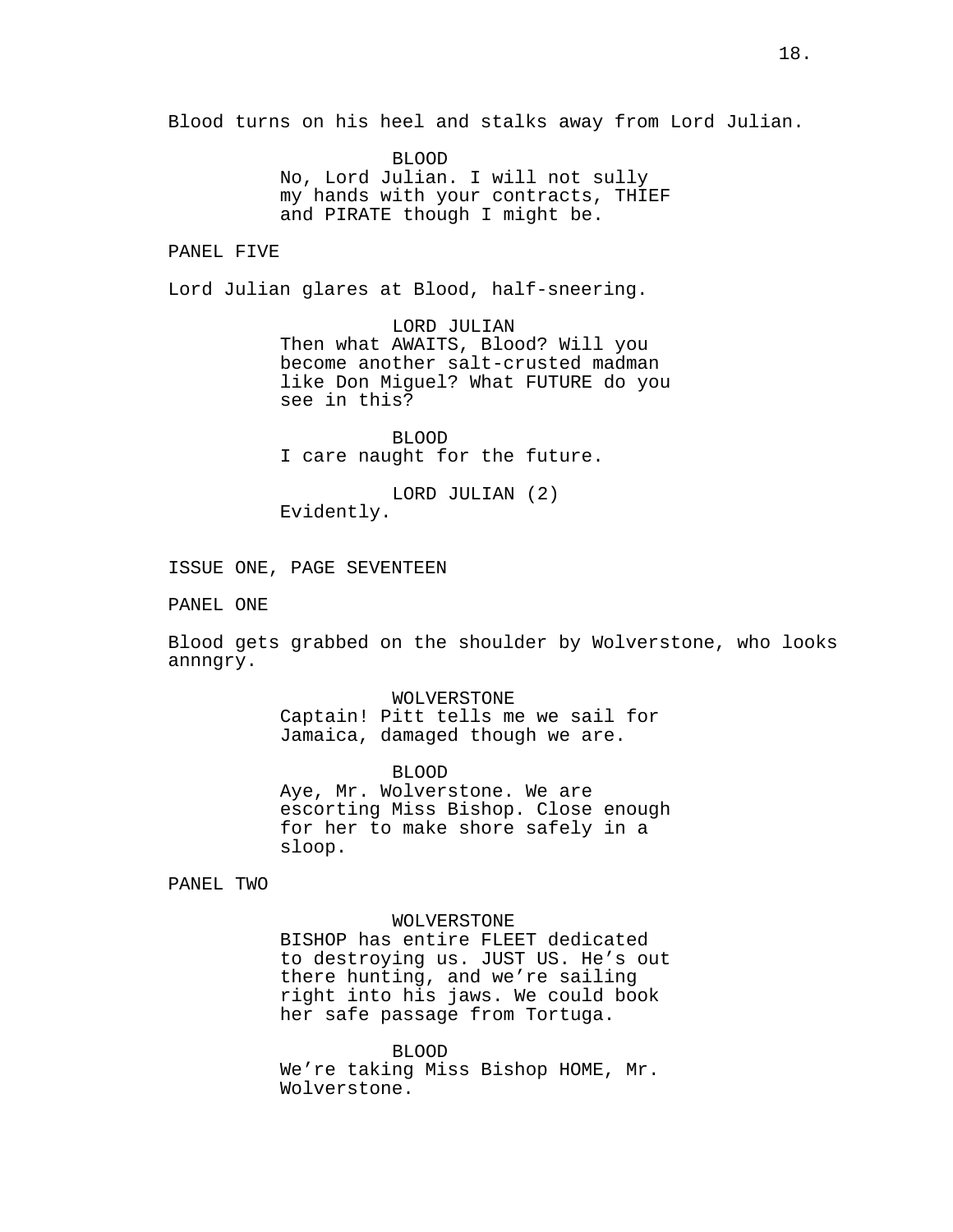Blood leaves Wolverstone; Wolverstone has his fists clenched.

> BLOOD Your Captain has spoken.

PANEL FIVE

Wolverstone and Ogle confer.

WOLVERSTONE He's been RASH before, Ogle, but always with PURPOSE.

OGLE Women on a ship, Mr. Wolverstone.

PANEL SIX

Ogle looks concerned; grouchy.

OGLE

Bad luck.

ISSUE FOUR, PAGE EIGHTEEN

PANEL ONE

Dawn. Blood is at the helm, next to Pitt. The sun is rising; there are some seagulls above the ship.

> PITT Three days, Captain. We should make Jamaica later this morning.

BLOOD Excellent, Mister Pitt. Prepare a skiff for Miss Bishop and her odious companion.

PANEL TWO

Lord Julian is approaching Blood again.

LORD JULIAN Captain Blood. Could I ask you once more to reconsider?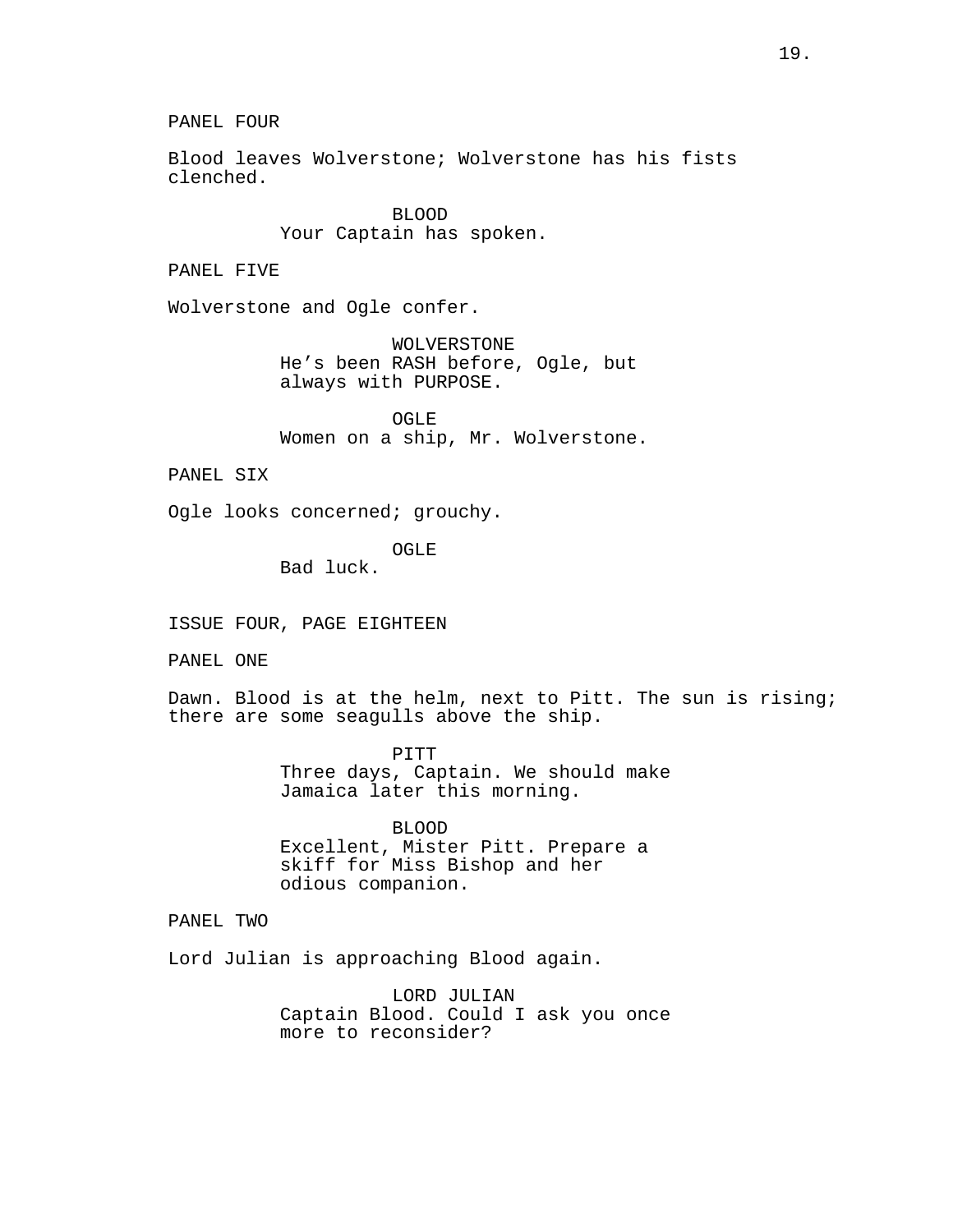BLOOD You'll be home soon, Lord Julian. Be thankful for that. I'll be pleased to have you and your contracts off my ship.

WOLVERSTONE (off) SHIPS! ENGLISH SHIPS!

PANEL THREE

Three white sails stand out with the bulk of Jamaica lurking in the background.

> BLOOD (off) To be expected, I suppose.

PANEL FOUR

Wolverstone practically explodes at Blood.

WOLVERSTONE Of COURSE 'tis to be expected! Bishop has FOUND us! We must run!

BLOOD

No good.

PANEL FIVE

Blood is looking off in the middle distance. He looks haggard, tired.

> BLOOD We've been four months at sea. Wounded from our clash with Don Miguel. We're too slow to run.

WOLVERSTONE We fight, then.

PANEL SIX

BLOOD No. We would lose.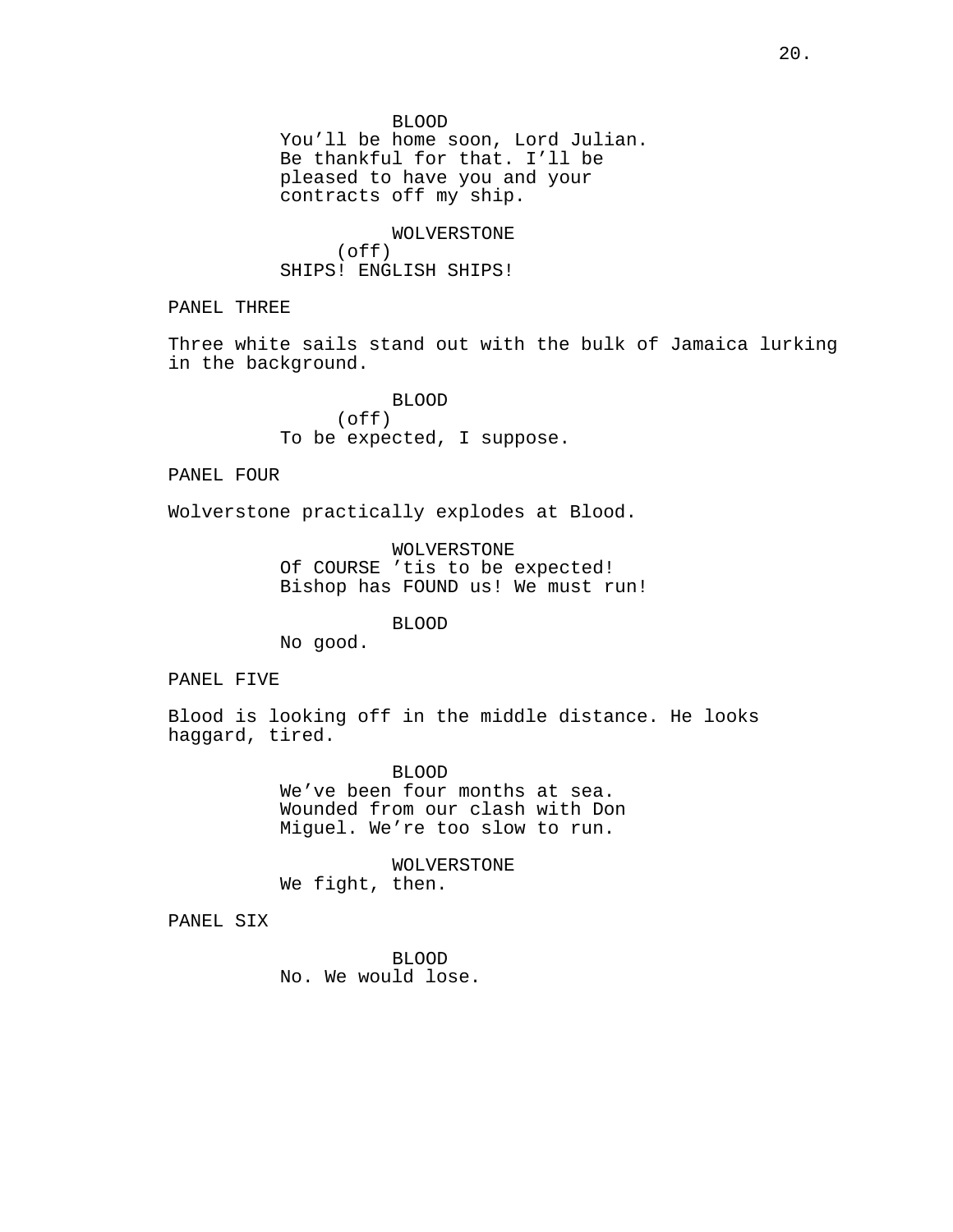PANEL ONE

WOLVERSTONE We RUN or we FIGHT, Blood! There are NO OTHER CHOICES!

OGLE (off) There is one.

## PANEL TWO

Blood and Wolverstone both turn to look at Ogle, who has come up from belowdecks.

> OGLE We ransom the lady. Colonel Bishop won't dare raise a gun to us with her on board.

BLOOD Your place is belowdecks, Mr. Ogle.

OGLE (2) My place is aboard a SHIP, Cap'm.

PANEL THREE

Close on Ogle. The old man's got steel.

OGLE Not in a cell, or on a plantation, or hanging from a noose. I'll not surrender to the likes of Bishop.

PANEL FOUR

BLOOD We're low on munitions and slowed by damage. Outgunned and outmanned.

WOLVERSTONE Then WHY, BLOOD?!?

PANEL FIVE

Wolverstone, in a fit of incandescent rage, gestures towards the approaching ships, towards the bulk of Jamaica.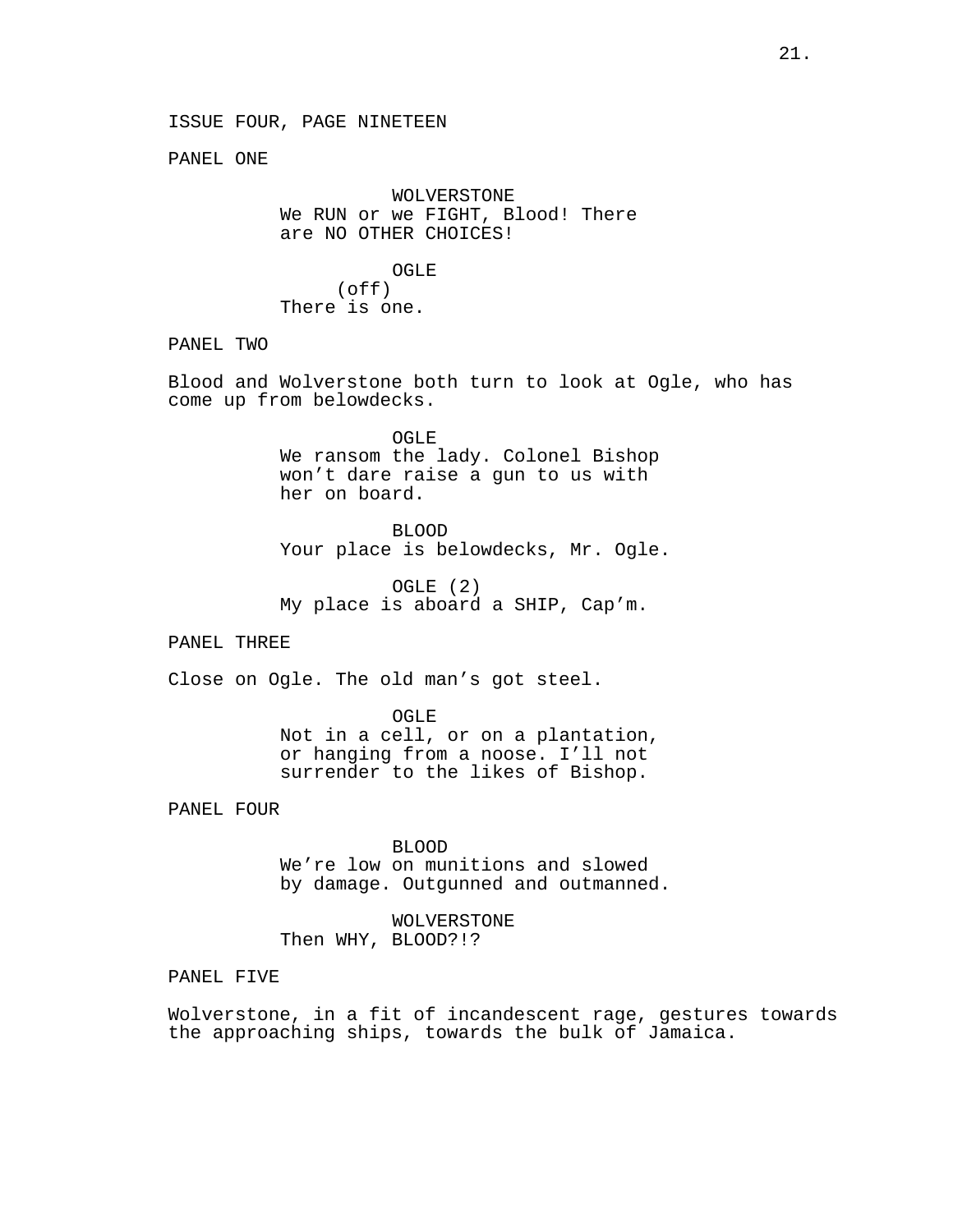WOLVERSTONE Why did you BRING us here?

PANEL SIX

Blood is overcome with a fit of uncertainty.

BLOOD

I miscalculated... I didn't think Bishop would have patrols this far out, this early.

WOLVERSTONE That is NOT an answer!

BLOOD I-- wanted to show--

ISSUE FOUR, PAGE TWENTY

PANEL ONE

Arabella comes up on deck with Lord Julian.

ARABELLA Captain Blood! What -- are those BRITISH ships?

LORD JULIAN Jamaica! He brought us to Jamaica!

PANEL TWO

Ogle gestures at Arabella.

OGLE THERE! SHE'S the reason, Wolverstone! And SHE'S our bill of passage!

WOLVERSTONE We FIGHT, Ogle! We fight like MEN, not ransom like -- like LAVASSEUR!

PANEL THREE

Blood shouts at both of them.

BLOOD ENOUGH! I am your CAPTAIN!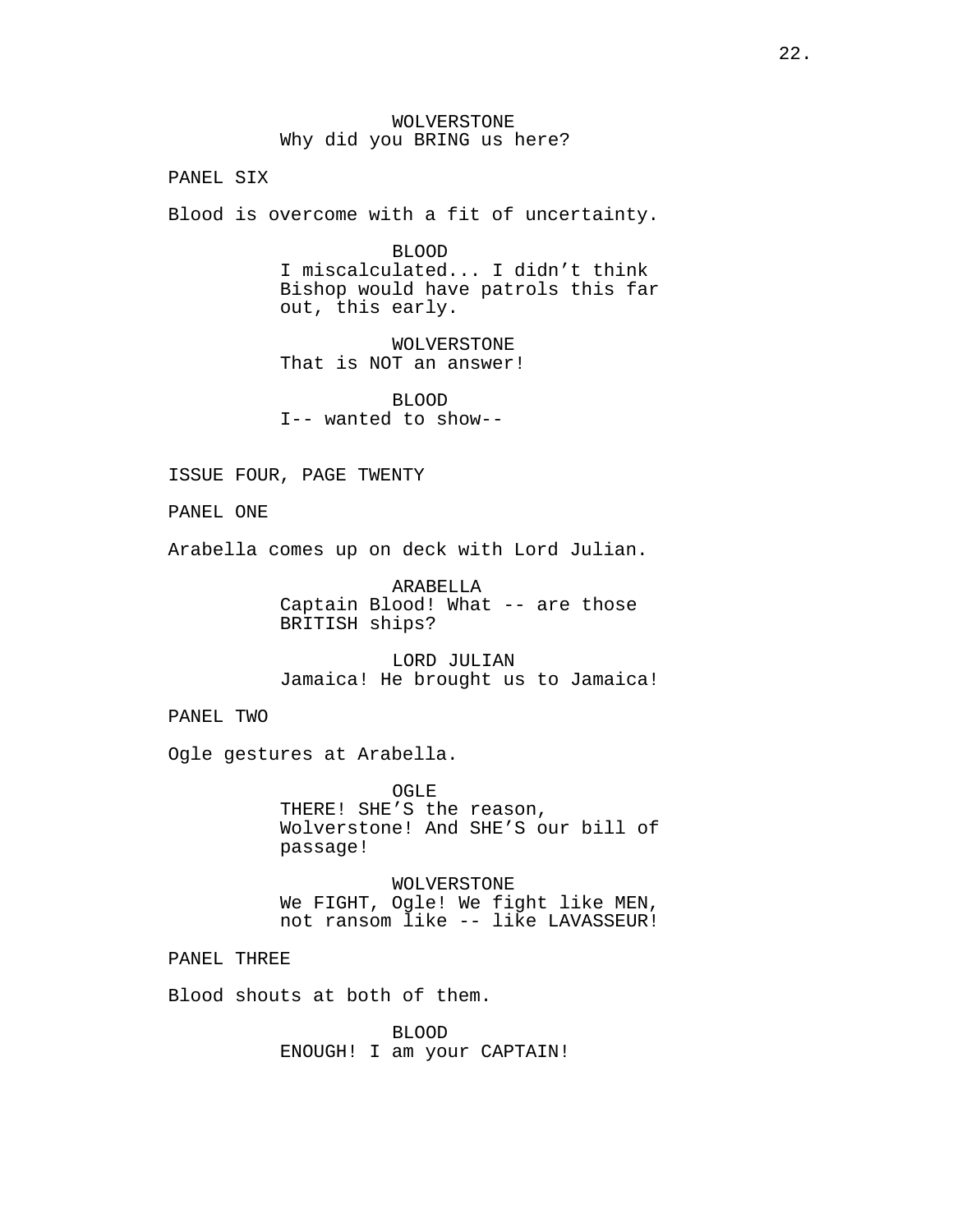OGLE You have taken leave of your SENSES!

PANEL FOUR

Small insert shot of the English ships, plumes of smoke and cannon fire sounds.

SF/X

Baboom!

PANEL FIVE

Cannonballs splash just shy of the Arabella!

OGLE They have our range! ALL HANDS TO GUNS! Take her about, Mr. Pitt!

PANEL SIX

Pitt at the wheel, angry.

PITT I do not take ORDERS from you, Mr. Ogle.

PANEL SEVEN

Ogle, shouting up the ship.

OGLE You WILL, by God, or we're...

BLOOD (off) Mister Ogle.

ISSUE FOUR, PAGE TWENTY-ONE

PANEL ONE

Blood, hand on the hilt of his sword (but still not drawn), full of calm fury.

> BLOOD Is this mutiny, then?

OGLE Will you force it to be, Blood?

PANEL TWO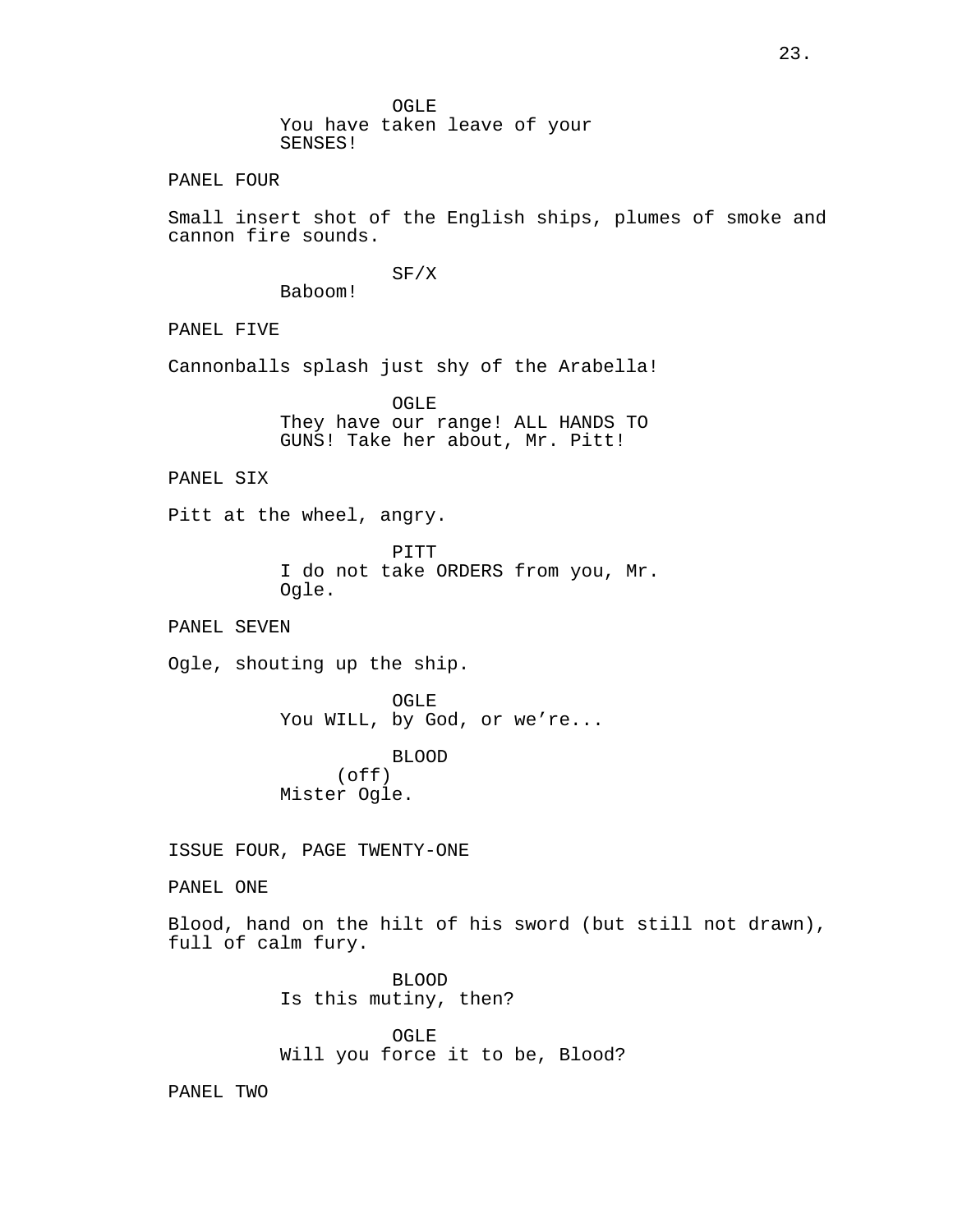Blood looks over at Wolverstone. Wolverstone looks conflicted.

### BLOOD

Wolverstone?

WOLVERSTONE We should NOT have come here, Captain.

PANEL THREE

The men are thrown to the side as cannonballs strike the ship.

SF/X

WHABOOM!

PANEL FOUR

Ogle struggles to his feet next to Blood, both men glaring at each other.

OGLE

I will not die like this, Captain.

BLOOD Nor shall you, Mr. Ogle.

PANEL FIVE

Close on Blood's face as he makes the most abhorrent decision of his life.

> BLOOD But there's another way.

BLOOD (2) RUN UP THE WHITE FLAG!

PANEL SIX

Wolverstone seizes Blood in a fit of rage.

WOLVERSTONE I will NEVER surrender to that--

BLOOD WOLVERSTONE! Trust me.

PANEL SIX

Blood looks Wolverstone in his big one-eyed scary face.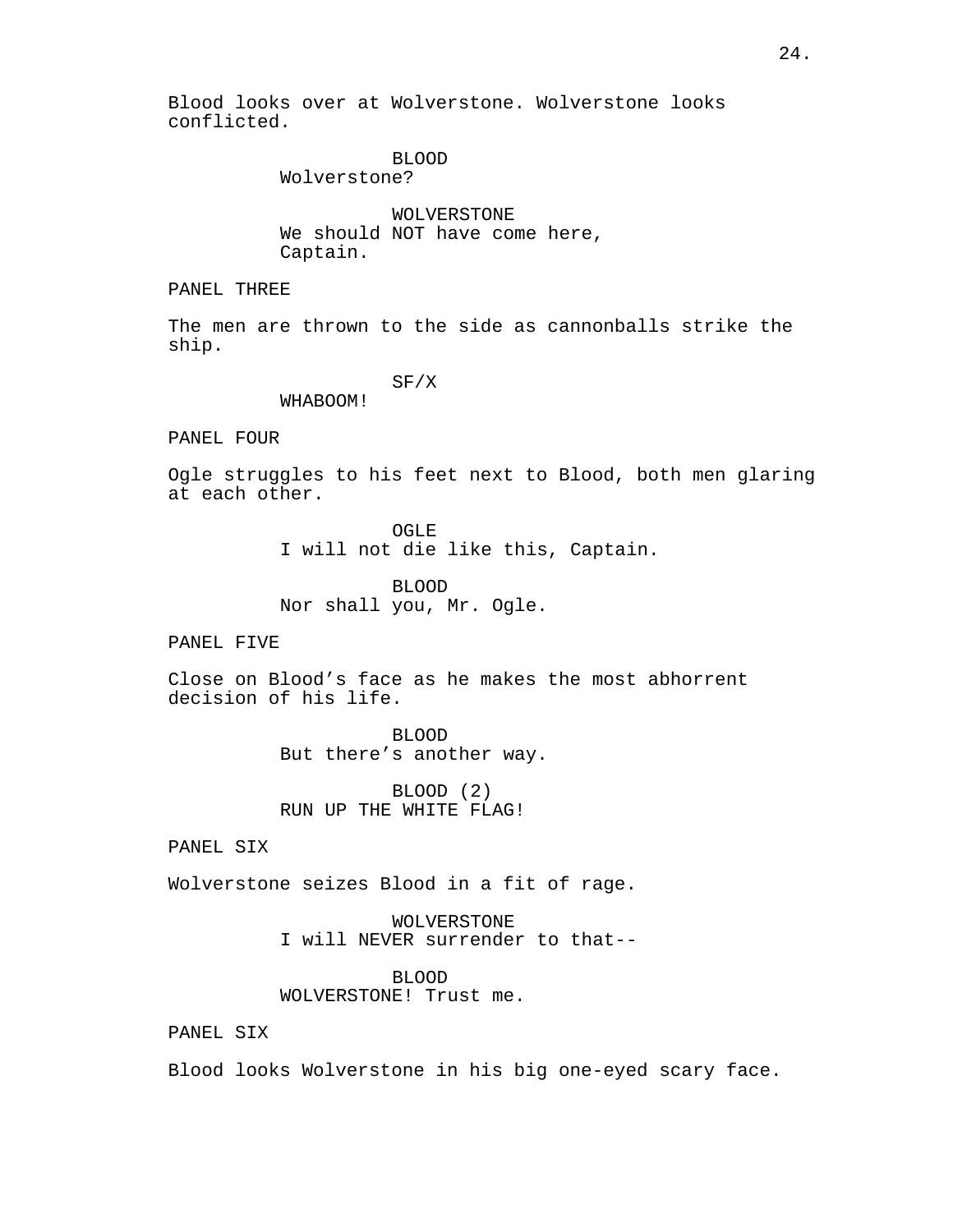BLOOD One last time.

ISSUE FOUR, PAGE TWENTY-TWO

PANEL ONE

Blood approaches Lord Julian.

BLOOD Your infernal contract. Get it.

LORD JULIAN But you said--

BLOOD (2) I KNOW what I SAID!

PANEL TWO

Blood grasps Julian by the shoulder.

BLOOD But THIS is my crew, do you understand? If I sign on to the Crown, it is WITH this crew. Their pardon as it is mine.

LORD JULIAN I-- I don't have the AUTHORITY--

BLOOD (2) Yes you do.

PANEL THREE

Blood addresses the crew -- Wolverstone and Ogle front and centre.

> BLOOD I have led you to the maw, gentlemen, and I apologize. The only way out is odious, and if any of you want to leave, you're free to go.

BLOOD (2) Without restraint or capture. I guarantee it.

PANEL FOUR

Lord Julian arrives with the documents.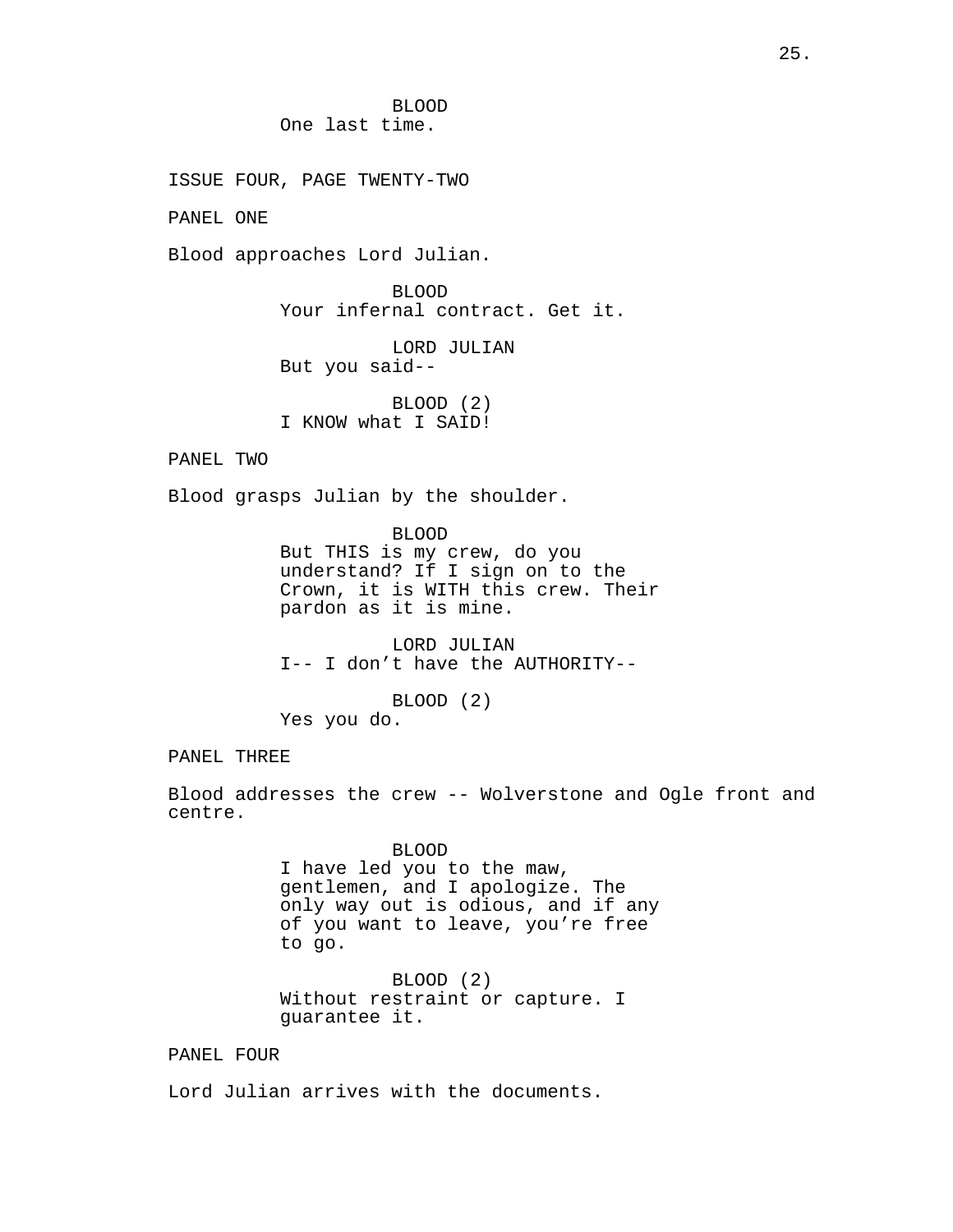#### BLOOD

If you put your name to these papers, you'll be with the Royal Navy. Your past forgotten.

PANEL FIVE

Wolverstone steps forward.

WOLVERSTONE My past is my own, Captain, STAINED though it may be. I'll be going.

OGLE And me with him.

PANEL SIX

Blood shakes Wolverstone's hand.

BLOOD God be with you, my friend.

WOLVERSTONE Him or his brother, to be sure.

ISSUE FOUR, PAGE TWENTY-THREE

PANEL ONE

Colonel Bishop (remember him?), actually Governor Bishop now, is staring through a spyglass.

> BISHOP I don't believe it.

FIRST MATE Don't believe what, sir?

PANEL TWO

Bishop tears the spyglass from his eye. He's even fatter and more terrifying than previous, if that's possible.

> BISHOP The fop has Blood signing the charter. Blood's gone and joined the damned Royal Navy.

FIRST MATE But -- can he DO that?

PANEL THREE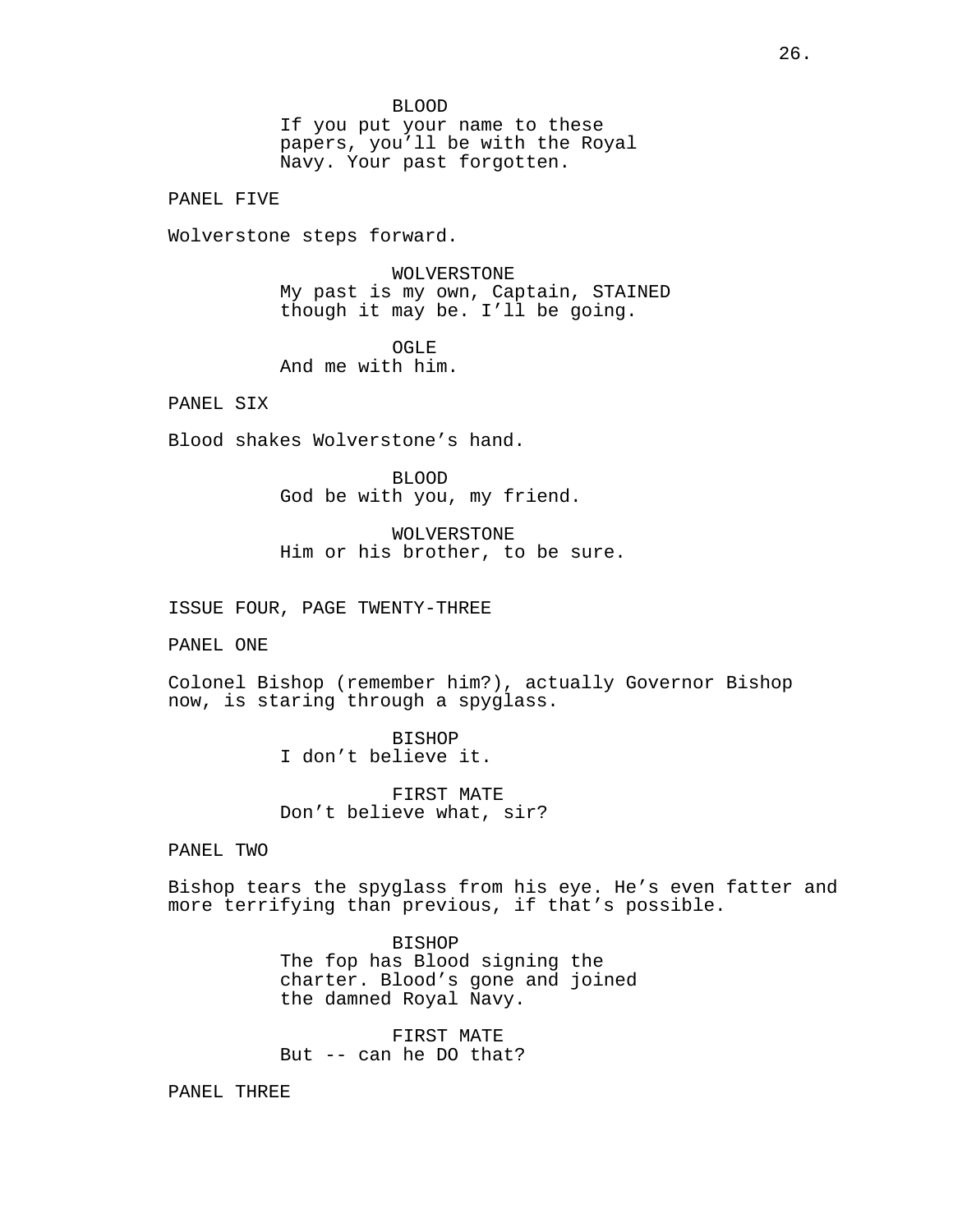Bishop snarls, staring through the telescope again.

BISHOP And the others are signing too. Damnation!

BISHOP (2) Receive them aboard another ship. I must think on this.

PANEL FOUR

Blood is helping Arabella onto a skiff.

ARABELLA Your choice delivered me from horrible danger. It was a fine thing you did.

BLOOD Was it? I now serve a King I detest.

ARABELLA (2) You serve England. The country is all, sir, the sovereign naught.

BLOOD (2)

Hm.

PANEL FIVE

Blood gives Arabella an exhausted grin.

BLOOD This honourable service I now pursue... might it be enough to redeem a pirate and a thief?

ARABELLA Perhaps. I -- oh.

BLOOD (2) What is it?

PANEL SIX

Close on Arabella.

ARABELLA

I was brought aboard, and in the confusion, the Milagrosa sinking, I...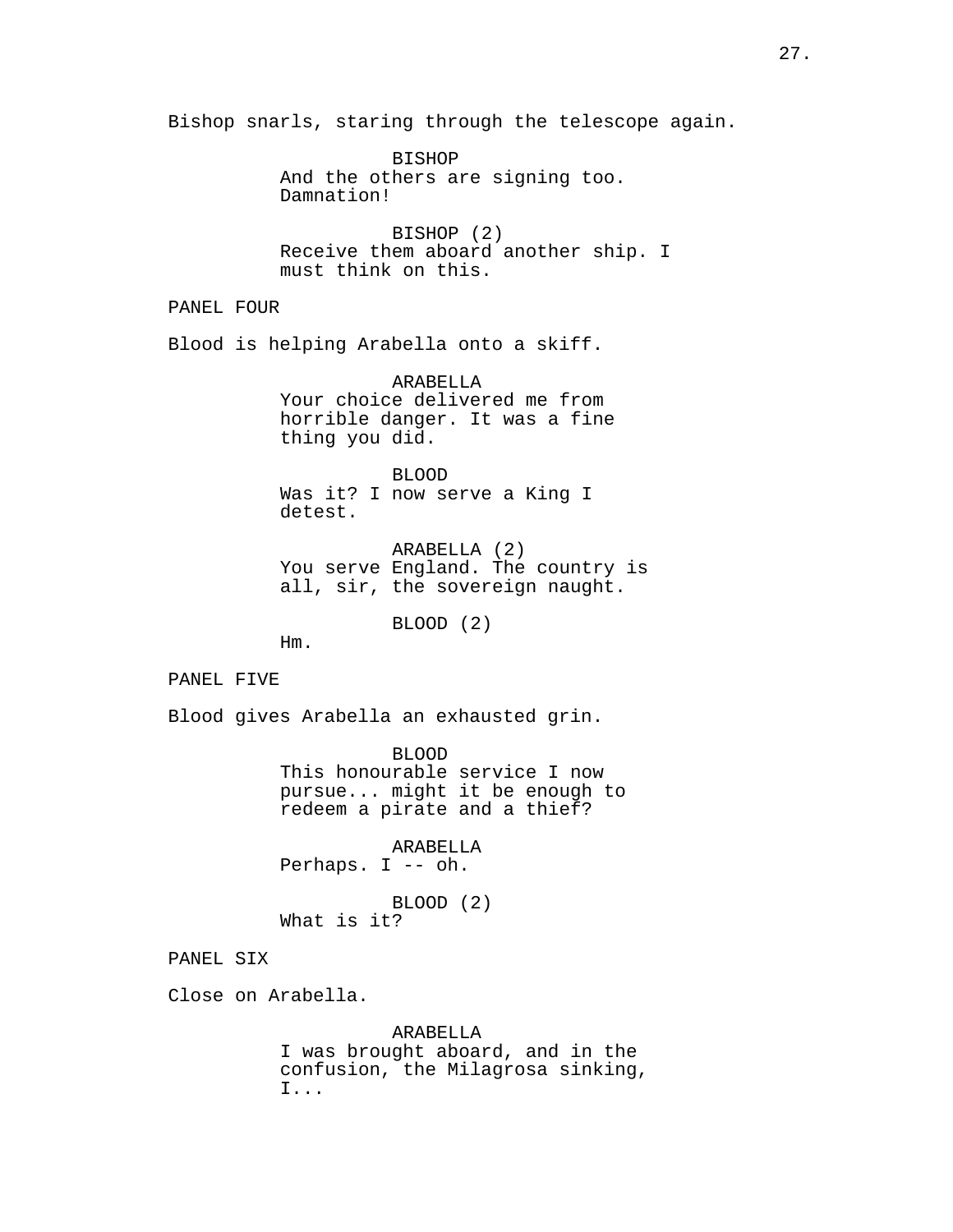PANEL ONE

Aboard the skiff, Arabella looks up to see her name writ large on the side of Blood's ship, the masthead proud beside it.

> ARABELLA I never noticed the name of your ship before.

PANEL TWO

Blood smiles.

BLOOD Aye. Well. Wolverstone's ship now.

BLOOD (2) Let's go greet your uncle, brothers in arms that the two of us now are.

PANEL THREE

The First Mate has his head inside Bishop's cabin door.

FIRST MATE They're aboard our lead vessel, sir. The articles signed. Blood's a Captain of the Royal Navy now.

PANEL FOUR

Bishop glowers from the darkness, a bottle of wine in one muttony hand.

> BISHOP Damn his eyes.

FIRST MATE Have you thought on't, sir? Have your a plan?

PANEL FIVE

Bishop gazes at his near-empty bottle, surly.

BISHOP Aye. We welcome the Captain to the navy, and get him to port, where my word is law.

PANEL SIX